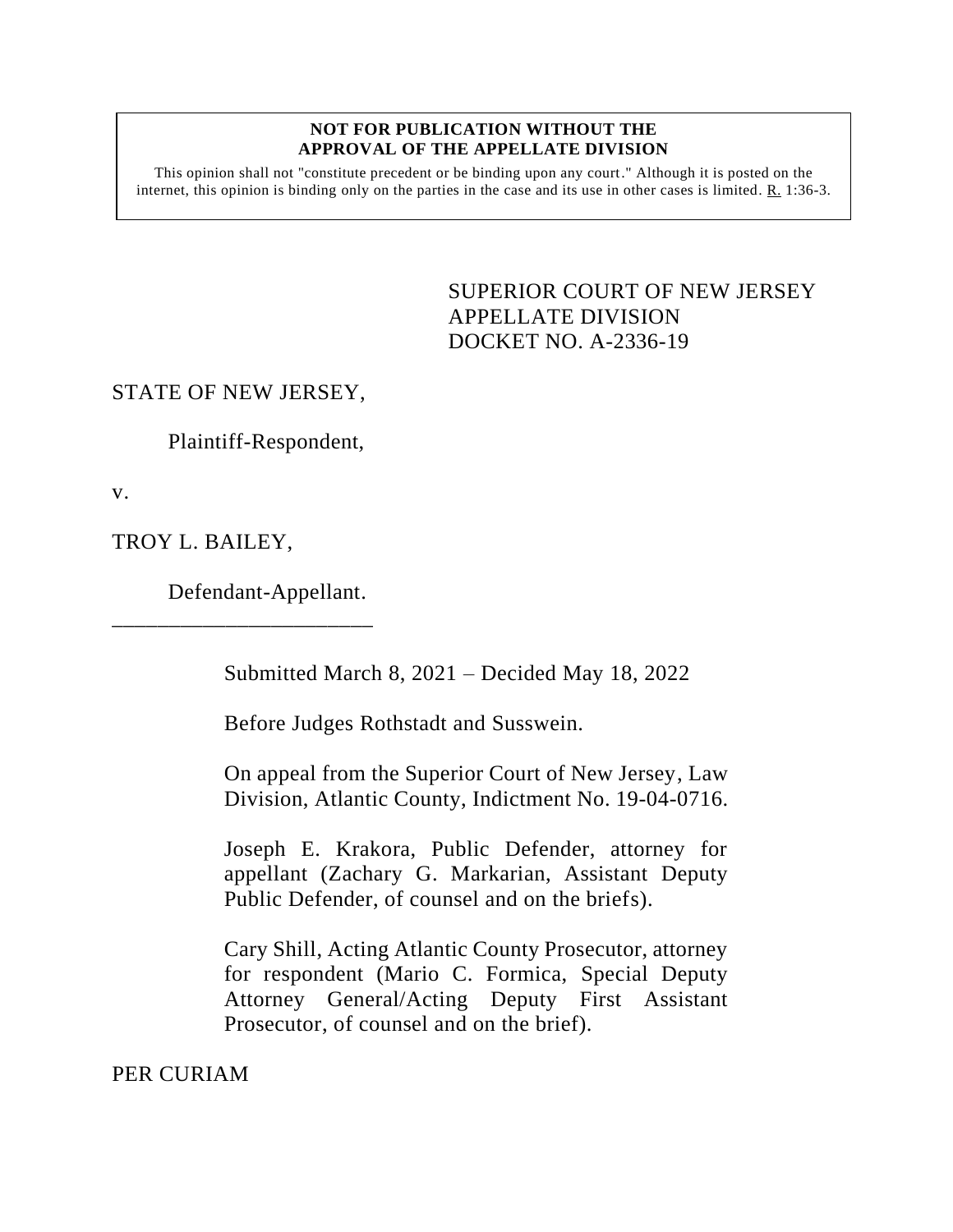Defendant appeals from his conditional guilty plea conviction for unlawful possession of a shotgun that was found under his mattress. The trial court denied defendant's motion to suppress the weapon, which was seized when police entered defendant's bedroom without a warrant when responding to a domestic violence incident. The police were invited into the bedroom and directed to the shotgun under the mattress by the domestic violence victim, who had a child in common with defendant but slept in a separate bedroom. The trial court found there was insufficient exigency to excuse the failure to obtain a warrant, but nonetheless concluded the entry into defendant's bedroom and ensuing seizure were authorized by the Prevention of Domestic Violence Act (PDVA), N.J.S.A. 2C:25-17 to -35. Although the officer testified he was aware the victim slept in a separate bedroom and believed that defendant had exclusive access to his bedroom, the trial court ruled the officer reasonably relied on the victim's apparent authority to consent to the police entry and ensuing search under defendant's mattress. $<sup>1</sup>$ </sup>

 $<sup>1</sup>$  As we explain in section 2, infra, the officer presented seemingly inconsistent</sup> testimony at the suppression hearing concerning his belief as to who had access to defendant's bedroom. At the conclusion of his cross-examination by defense counsel, the officer acknowledged that he believed that only defendant had access to the room.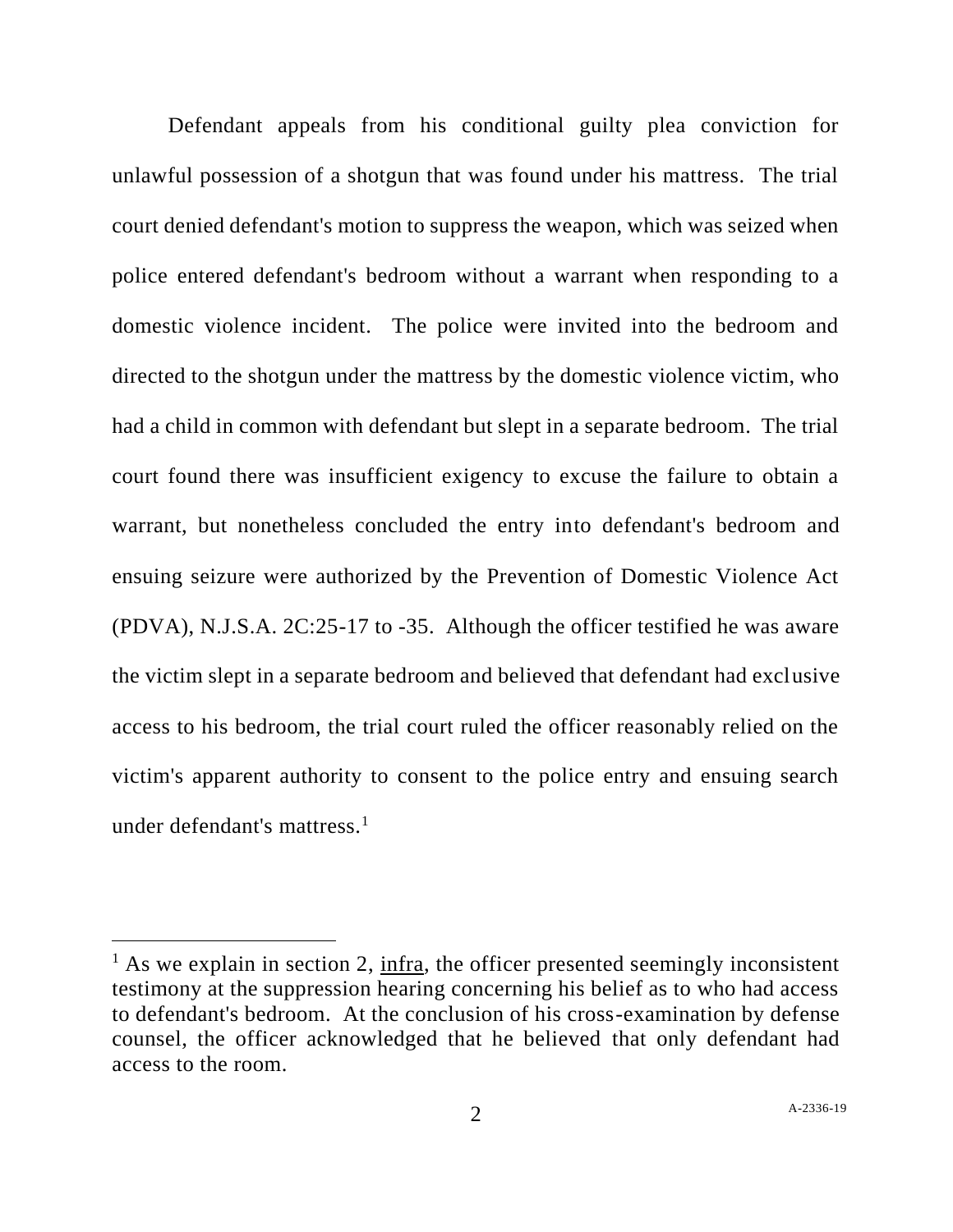After carefully reviewing the record in light of the arguments of the parties and the governing principles of law, we are constrained to reverse the denial of defendant's suppression motion. The PDVA does not authorize a warrantless search of a residence for a weapon; rather, any such search must fall under a recognized exception to the warrant requirement, such as exigent circumstances or consent. In this instance, as the trial court correctly found, there was insufficient exigency to justify the warrantless search because defendant was detained by police in the apartment building lobby and thus could not access the weapon stored in his bedroom. Moreover, we conclude the State failed to prove by a preponderance of the evidence that police reasonably relied on the victim's apparent authority to consent to a search of defendant's bedroom. In these circumstances, police were obliged either to obtain consent from the only person authorized to consent to the search—defendant—or secure the bedroom and apply for a warrant.

### I.

In April 2019, an Atlantic County grand jury returned an indictment charging defendant with: third-degree unlawful possession of a weapon for an unlawful purpose, N.J.S.A. 2C:39-4(d); fourth-degree unlawful possession of a weapon, N.J.S.A. 2C:39-5(d); third-degree threatening to commit a crime of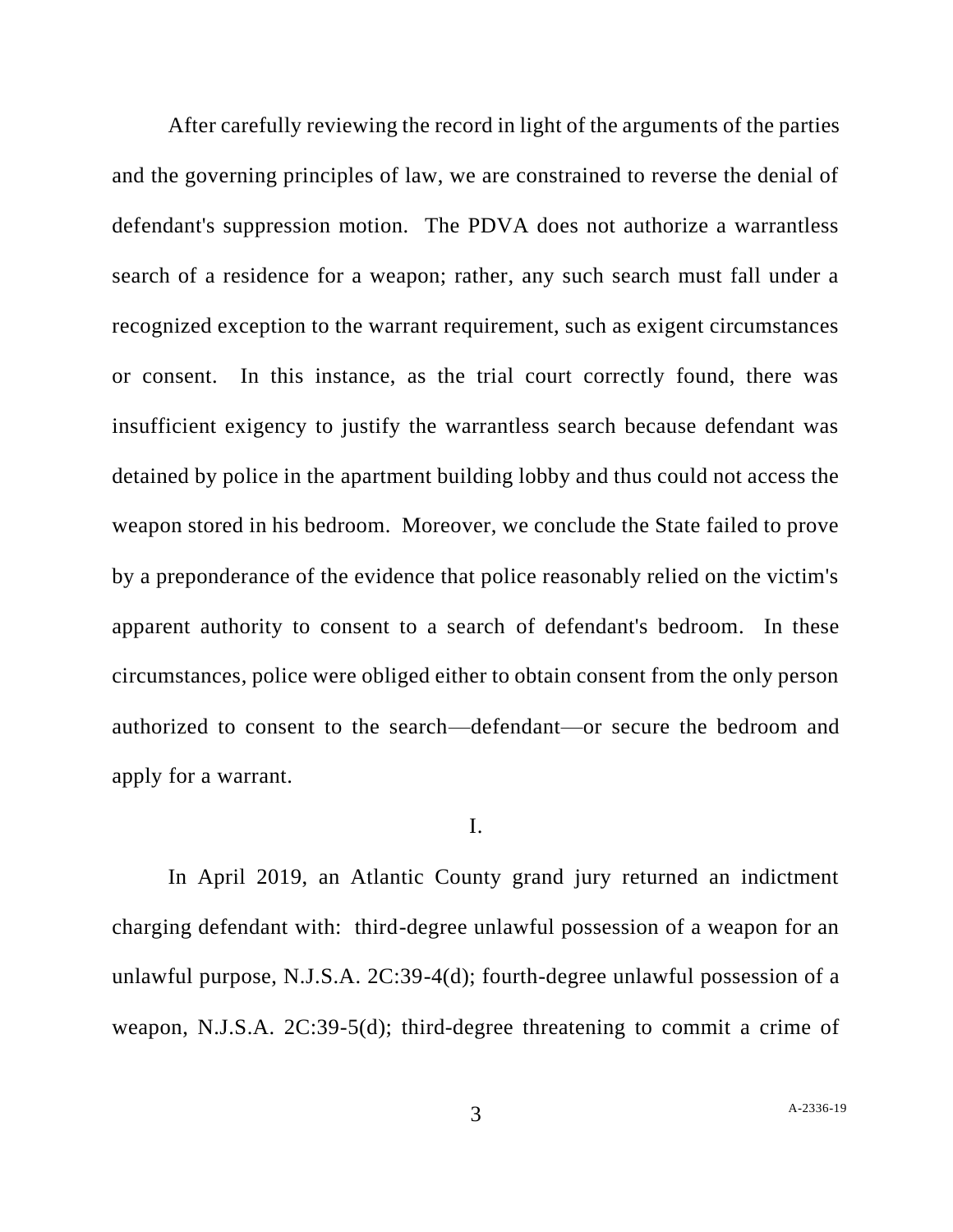violence, N.J.S.A. 2C:12-13(a); third-degree unlawful possession of a shotgun, N.J.S.A. 2C:39-5(c)(1); second-degree child endangerment, N.J.S.A. 2C:24- 4(a)(2); and second-degree certain persons not to possess weapons, N.J.S.A.  $2C:39-7(b)(1)$ .

Defendant moved to suppress the shotgun. In September 2019, the trial court convened an evidentiary hearing. On October 7, 2019, the trial court rendered a written opinion denying the motion to suppress.

Defendant thereafter negotiated a plea agreement with the prosecutor and on October 30, 2019, entered a guilty plea to third-degree unlawful possession of a shotgun, preserving the right to challenge the denial of his suppression motion. See R. 3:5-7(d). The State agreed to dismiss the remaining counts and also agreed to a Graves Act waiver pursuant N.J.S.A. 2C:43-6.2, reducing the mandatory minimum period of parole ineligibility from forty-two months to one year. In January 2020, defendant was sentenced in accordance with the plea agreement to a five-year prison term with a one-year period of parole ineligibility.

### II.

The following facts were elicited at the suppression hearing. The State presented a single witness, Atlantic City Police Officer Eric Evans. The State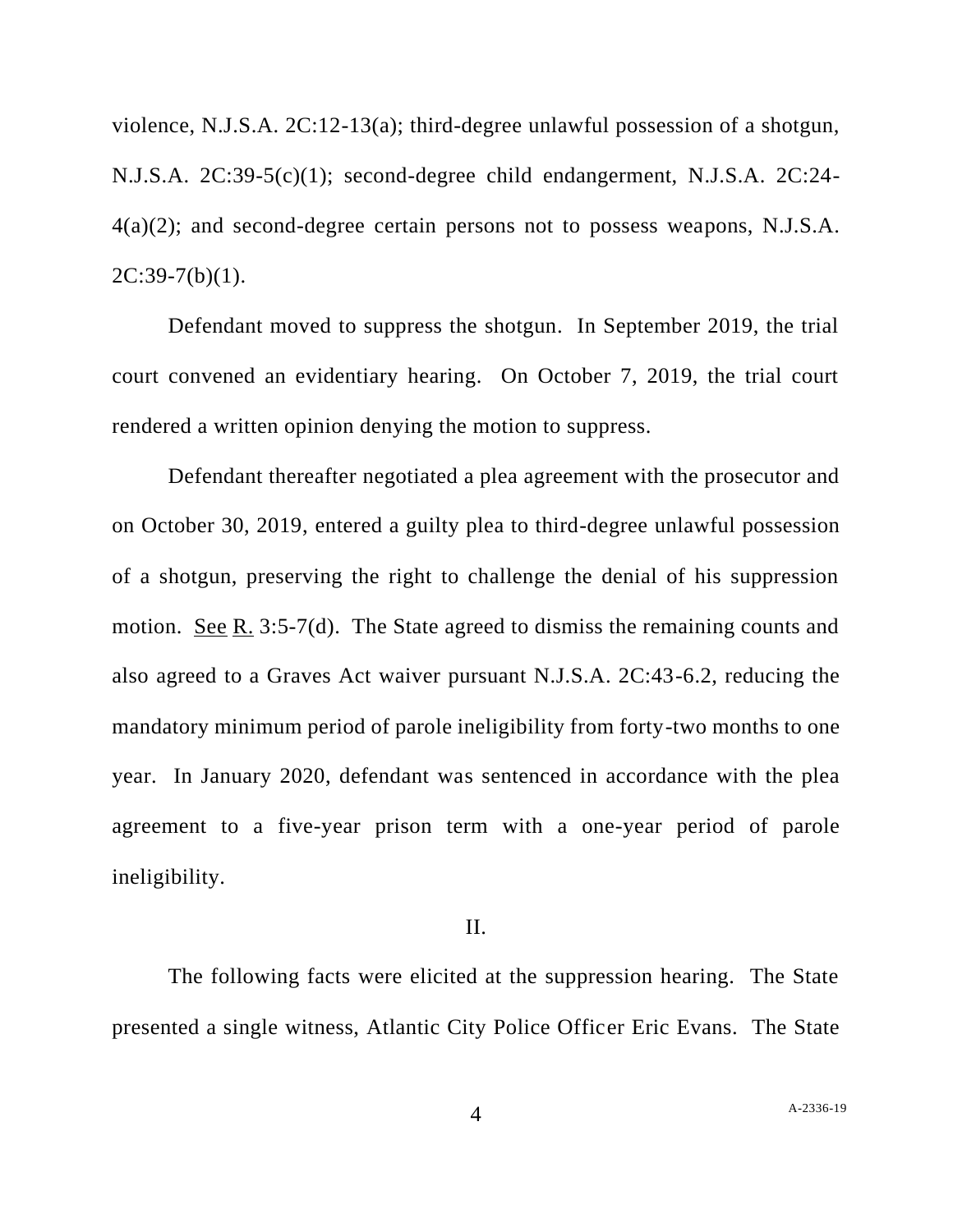also introduced the roughly eight-minute electronic recording made by the officer's body worn camera. Officer Evans was dispatched to defendant's apartment to investigate a domestic violence incident reported by S.S., who lived in the apartment and has a five-year-old child in common with defendant.<sup>2</sup> S.S. also has a sixteen-year-old daughter who resided in the apartment, though unrelated to defendant.

S.S. called 9-1-1 to report that defendant had threatened her with a knife.<sup>3</sup> She provided a physical description of defendant and the clothing he was wearing. S.S. made a second 9-1-1 call informing the dispatcher she was especially concerned about a shotgun defendant kept in the apartment.

When officers arrived in the apartment building, they saw a man in the downstairs lobby who matched defendant's description. Defendant identified himself and admitted he had just left the apartment from which S.S. placed the 9-1-1 call. Defendant was detained in the lobby while Officer Evans went upstairs to meet with S.S.

<sup>&</sup>lt;sup>2</sup> We use initials to protect the identity of the domestic violence victim.  $R_1$  1:38- $3(c)(12)$ .

 $3$  The record before us provides very little information about the allegation of domestic violence and does not indicate whether a final restraining order (FRO) was issued.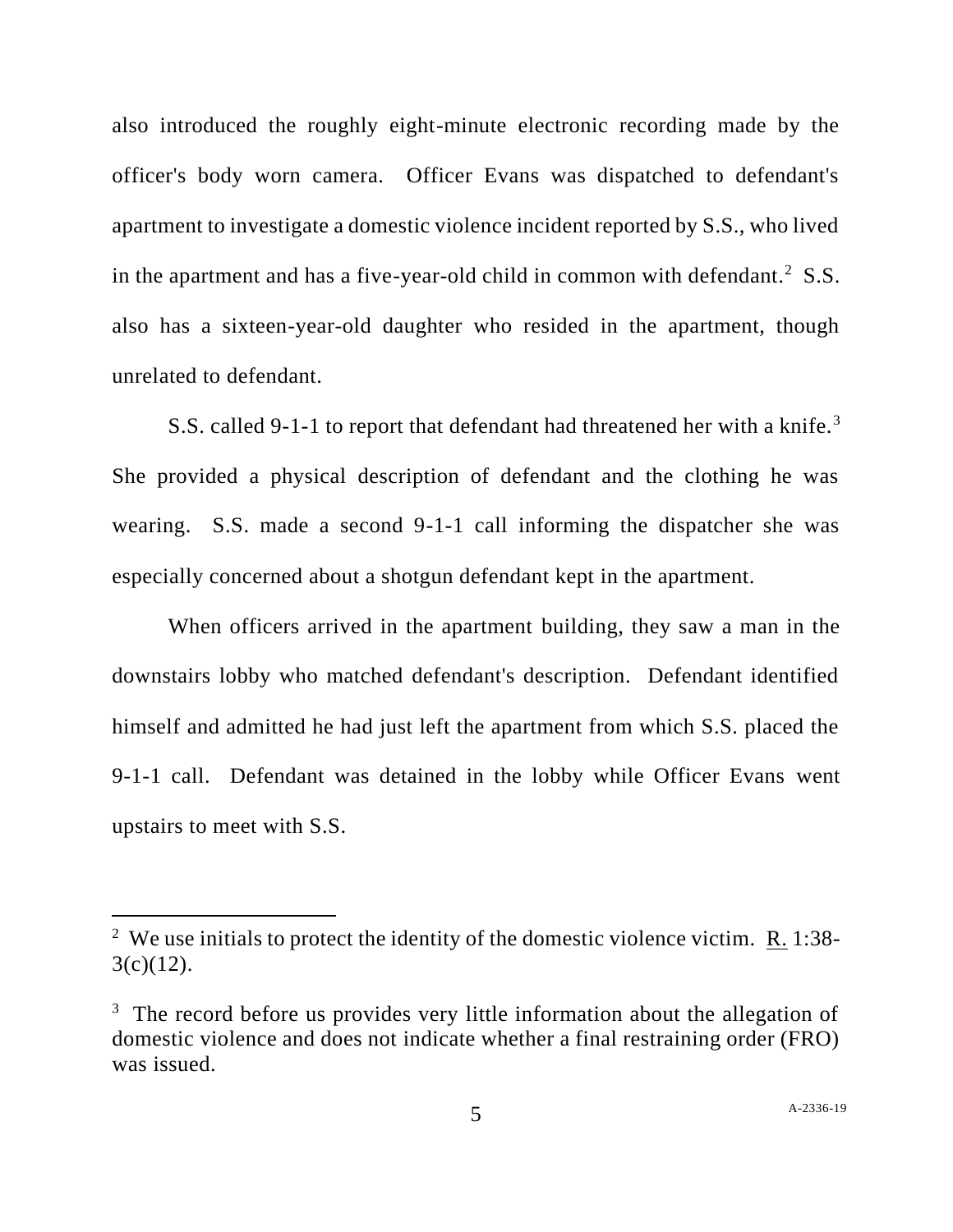S.S. confirmed that she lived in the apartment. She informed the officer she had recently moved from Philadelphia to co-parent the five-year-old child with defendant. She told Officer Evans that she and defendant slept in separate bedrooms. On cross-examination, defense counsel elicited the following information from Officer Evans:

> Defense counsel: Did anybody ask if she lived in that apartment? Officer Evans: If she lived in that apartment? Defense counsel: Yes. Officer Evans: She said it was her apartment. Defense counsel: She said it was her apartment? Office Evans: Yes. Defense counsel: But that wasn't her room, correct? Officer Evans: Correct. Defense counsel: She never said she stayed in that room? Officer Evans: Correct. Defense counsel: In fact, she said that only [defendant] stayed in that room?

Officer Evans: Correct.

The door to defendant's bedroom was open. S.S. took Officer Evans inside defendant's room and "pointed out directly where the shotgun was" underneath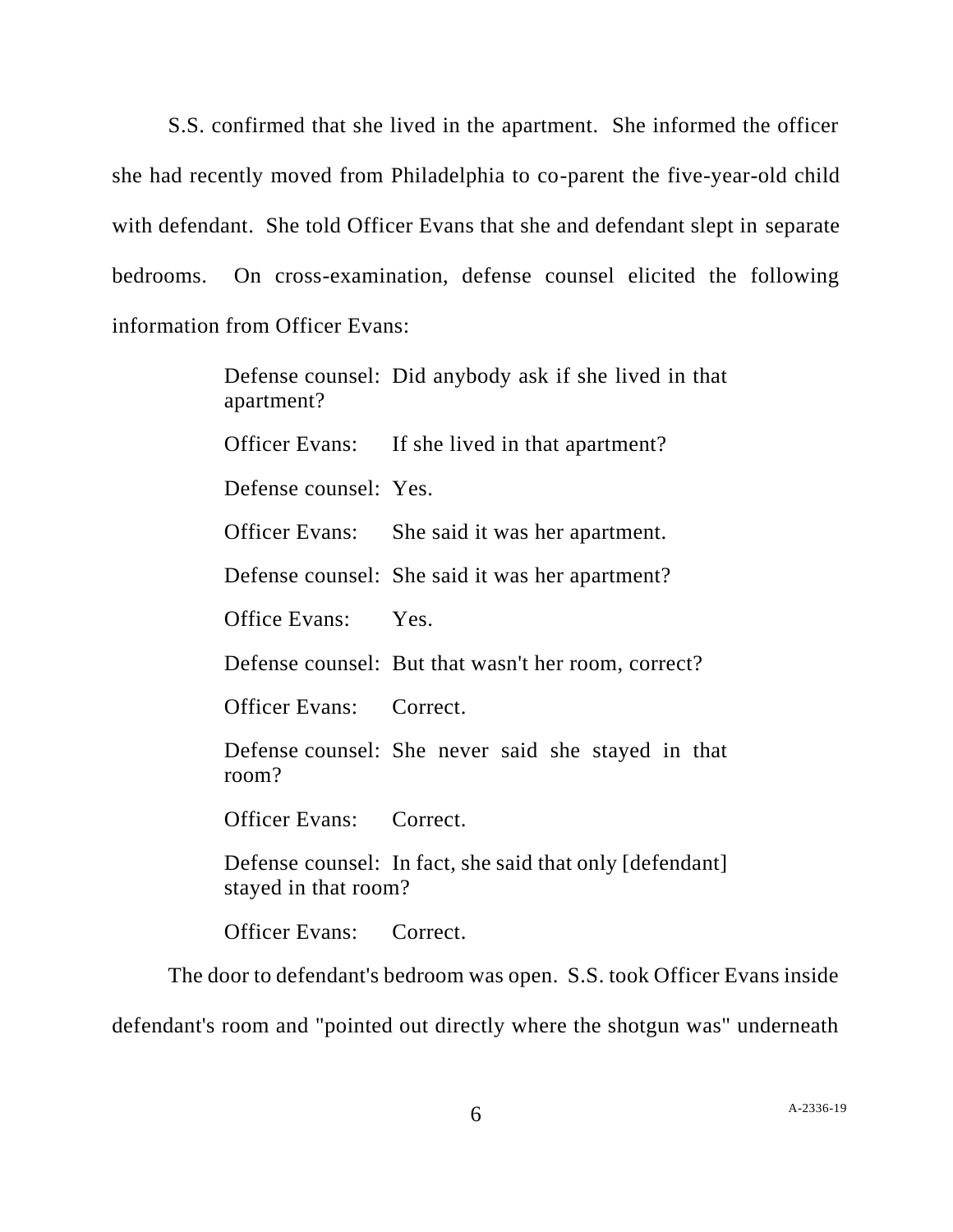the mattress. S.S.'s sixteen-year-old daughter stated defendant kept the ammunition for the shotgun in his dresser drawer and she provided several shotgun shells to the officer.

Defendant was detained in the lobby throughout the course of Officer Evans' investigation in the apartment. Defendant was placed under arrest and removed from the apartment building after Officer Evans reported that a shotgun had been seized. Police never asked defendant to consent to the search of his bedroom.

Officer Evans gave seemingly inconsistent testimony regarding his belief that S.S. had access to defendant's bedroom. On direct examination by the assistant prosecutor, the officer testified as follows:

| Counsel:             | So what happened next?                                                                                    |
|----------------------|-----------------------------------------------------------------------------------------------------------|
| true.                | Officer Evans: She pointed out directly where the<br>shotgun was along with the shotgun shells and it was |
| Counsel:<br>located? | Now where was the $-$ the shotgun                                                                         |
| Officer Evans:       | Underneath the mattress.                                                                                  |
| Counsel:             | $Of - And - Of - whose bedroom?$                                                                          |
|                      | Officer Evans: $I - I$ believe Mr. Bailey's bedroom,<br>but I believe they all had access to the bedroom. |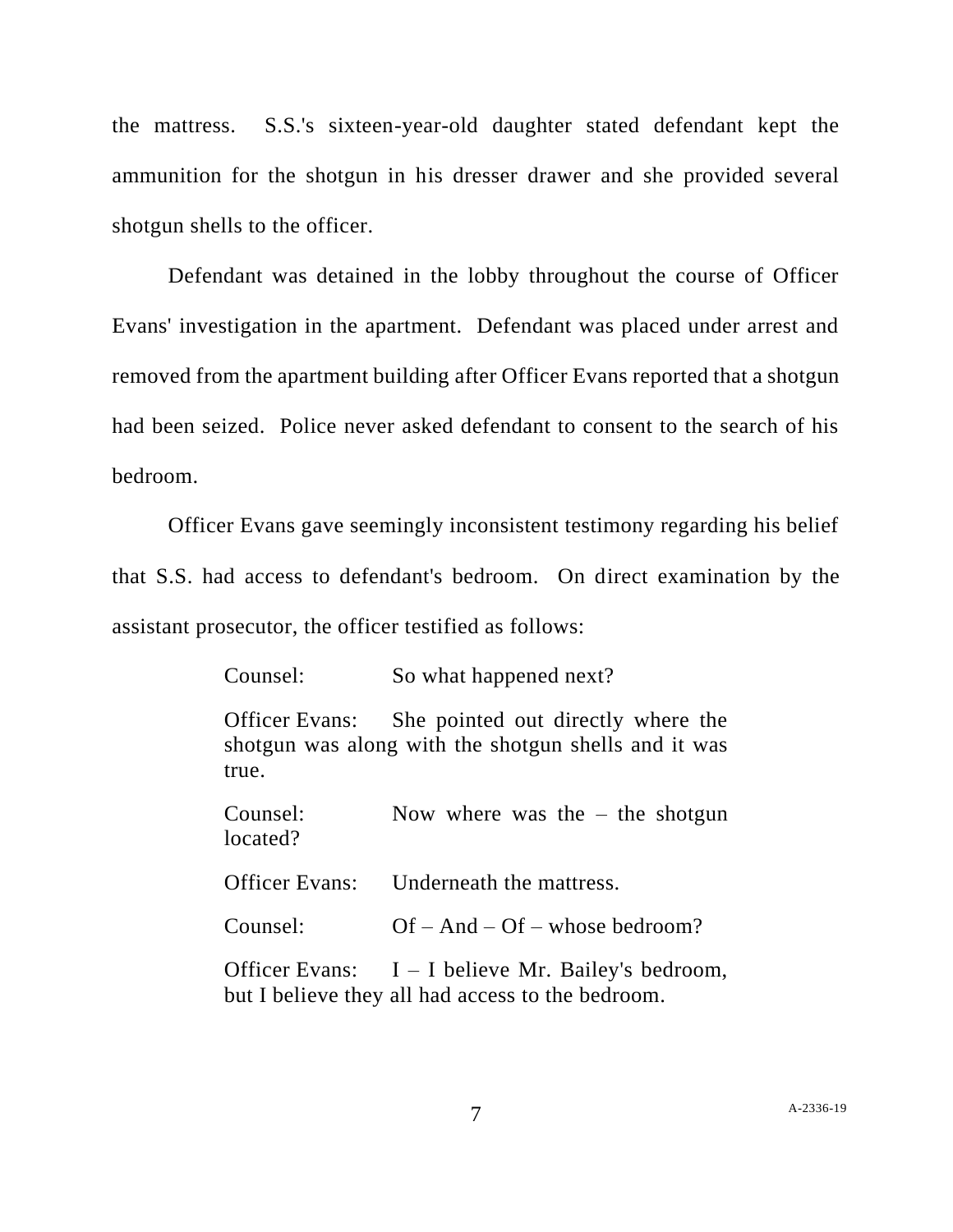On cross-examination by defense counsel, however, Officer Evans provided a different answer in response to counsel's direct question regarding who had access to defendant's bedroom. The officer testified as follows:

> Defense counsel: [S.S.] was not charged with possession of the shotgun, correct?

Officer Evans: No, she was not.

Defense counsel: And this is because the shotgun was found in Mr. Bailey's room?

Officer Evans: Yes.

Defense counsel: And it was a room that only he had access to?

Officer Evans: I believe so.

Officer Evans' testimony ended on that note. The State conducted no redirect examination to clarify who had access to defendant's bedroom. The trial court found that Officer Evans was a credible witness and that his testimony was corroborated by the body worn camera recording. The court's opinion does not, however, reconcile the apparent inconsistency in the officer's direct examination and cross-examination testimony with respect to whether S.S. or her sixteenyear-old daughter had access to defendant's bedroom.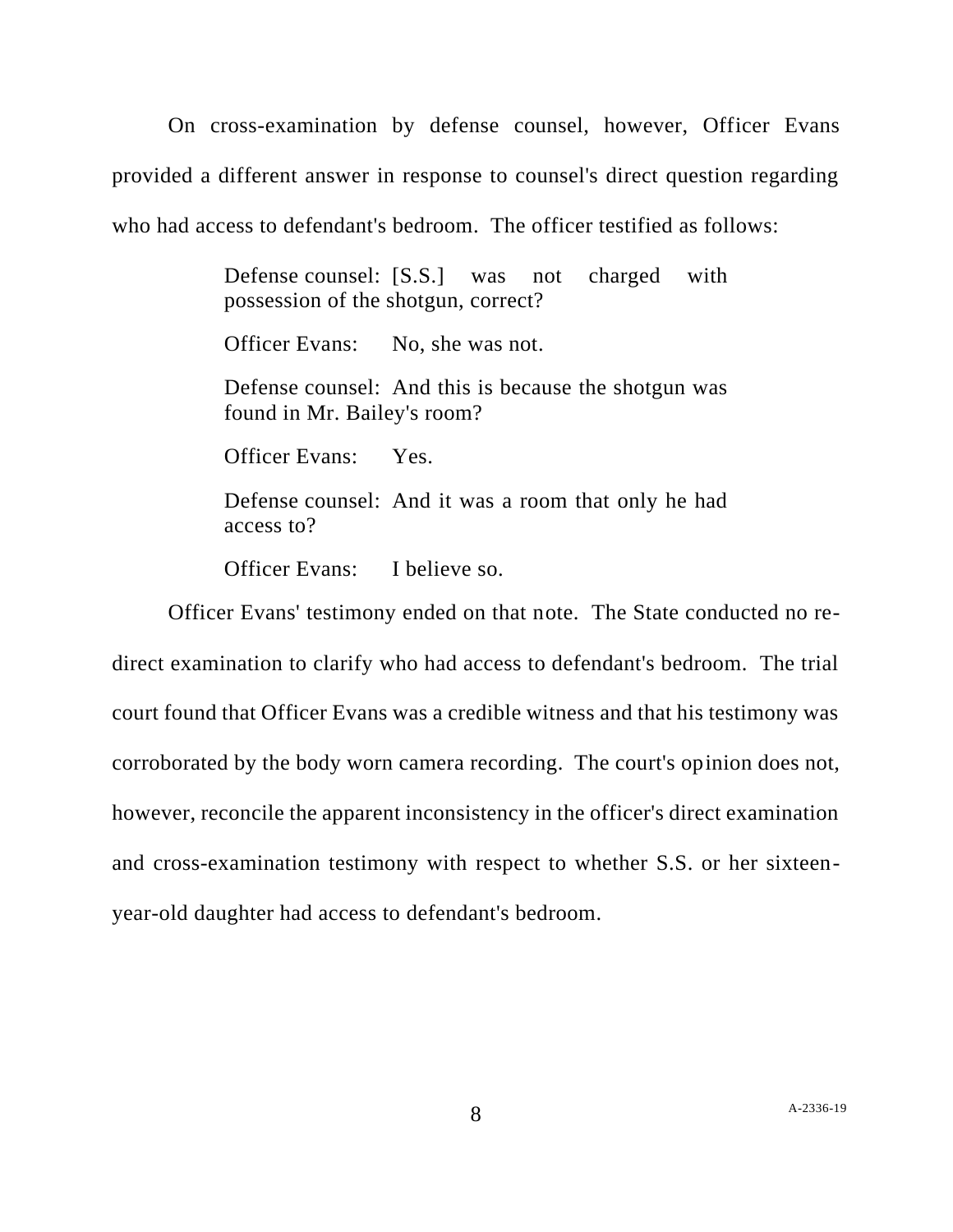Defendant raises the following contentions for our consideration:

# POINT I

THE TRIAL COURT ERRED IN REFUSING TO SUPPRESS THE GUN OFFICER EVANS SEIZED FROM [DEFENDANT'S] BEDROOM DURING A WARRANTLESS SEARCH. OFFICER EVANS KNEW [S.S.] LACKED AUTHORITY TO CONSENT TO A SEARCH OF [DEFENDANT'S] BEDROOM AND NO OTHER EXCEPTION TO THE WARRANT REQUIREMENT APPLIED

> A. THE TRIAL COURT ERRED IN FINDING THAT OFFICER EVANS HAD A REASONABLE OBJECTIVE BELIEF THAT [S.S.] HAD APPARENT AUTHORITY TO CONSENT TO A SEARCH OF [DEFENDANT'S] BEDROOM

> B. THE TRIAL COURT ERRED IN HOLDING IN THE ALTERNATIVE THAT THE DOMESTIC VIOLENCE ACT PERMITTED THE STATE'S INTRODUCTION OF THE GUN AT TRIAL

# III.

We begin our analysis by acknowledging general principles that govern this appeal. When reviewing the denial of a motion to suppress evidence, we "must uphold the factual findings underlying the trial court's decision, so long as those findings are 'supported by sufficient credible evidence in the record.'" State v. Evans, 235 N.J. 125, 133 (2018) (quoting State v. Elders, 192 N.J. 224,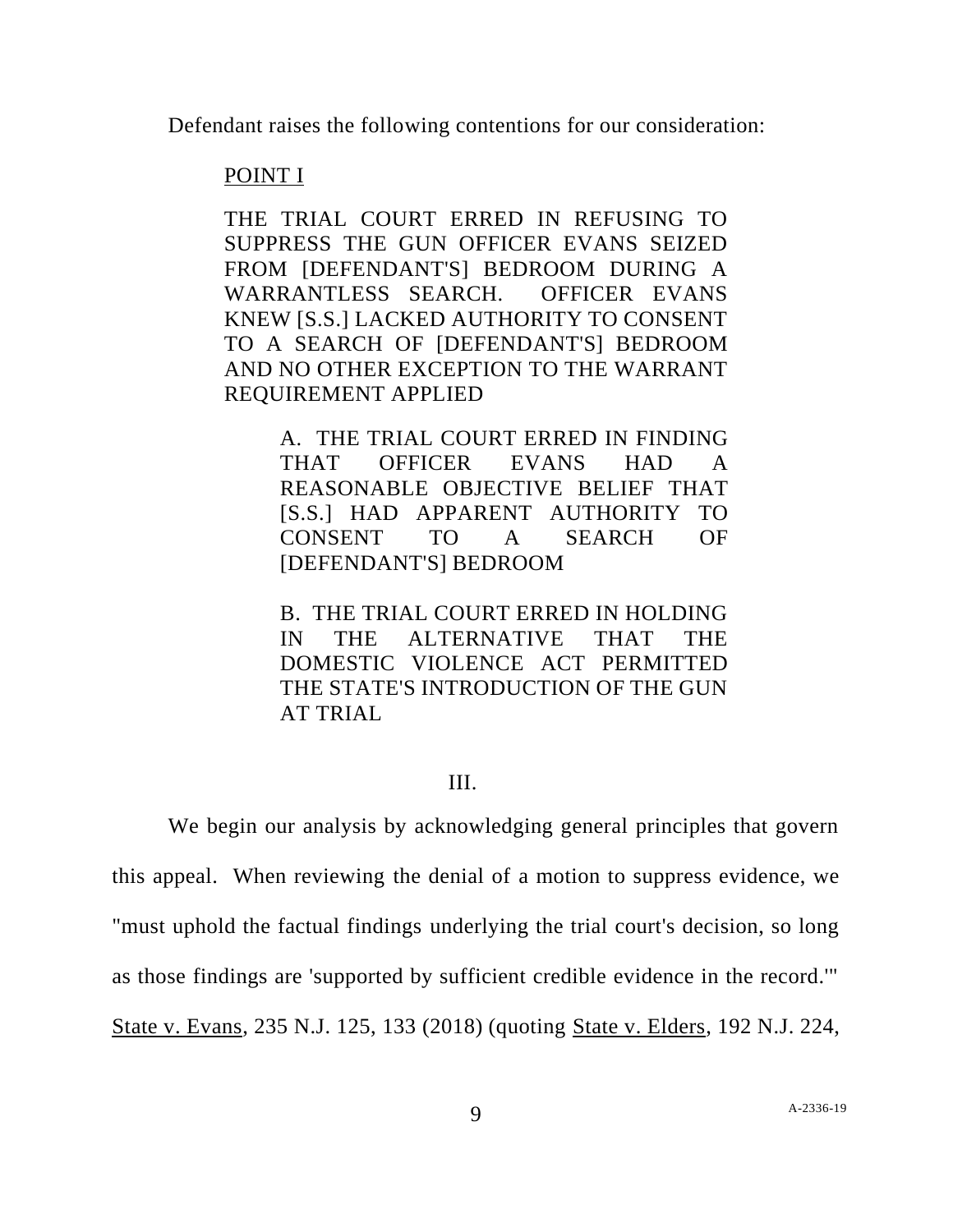243 (2007)). So too a trial judge's credibility determinations should be upheld if they are supported by sufficient, credible evidence. State v. S.S., 229 N.J. 360, 374 (2017). In contrast, an appellate court is not required to afford deference to a trial court's legal conclusions, which we review de novo. See State v. Bryant, 227 N.J. 60, 71–72 (2016); State v. Hathaway, 222 N.J. 453, 467 (2015).

As our Supreme Court recently emphasized, "[n]o principle is more firmly rooted in our Federal and State Constitutions than the right of the people to be free from unreasonable searches of their homes." State v. Hemenway, 239 N.J. 111, 116 (2019). "Although all warrantless searches are presumptively unreasonable, searches of the home are subject to even more careful scrutiny." Id. at 125–26 (citing State v. Edmonds, 211 N.J. 117, 129 (2012)). "That is so because '[t]he sanctity of one's home is among our most cherished rights,'" and because "'[t]he very core of the Fourth Amendment and Article 1, Paragraph 7 protects the right of the people to be safe within the walls of their homes, free from governmental intrusion.'" Id. at 126 (alterations in original) (quoting State v. Frankel, 179 N.J. 586, 611 (2004)); see also State v. Lamb, 218 N.J. 300, 314 (2014) ("physical entry of the home is the chief evil against which the wording of the Fourth Amendment is directed") (quoting State v. Vargas, 213 N.J. 301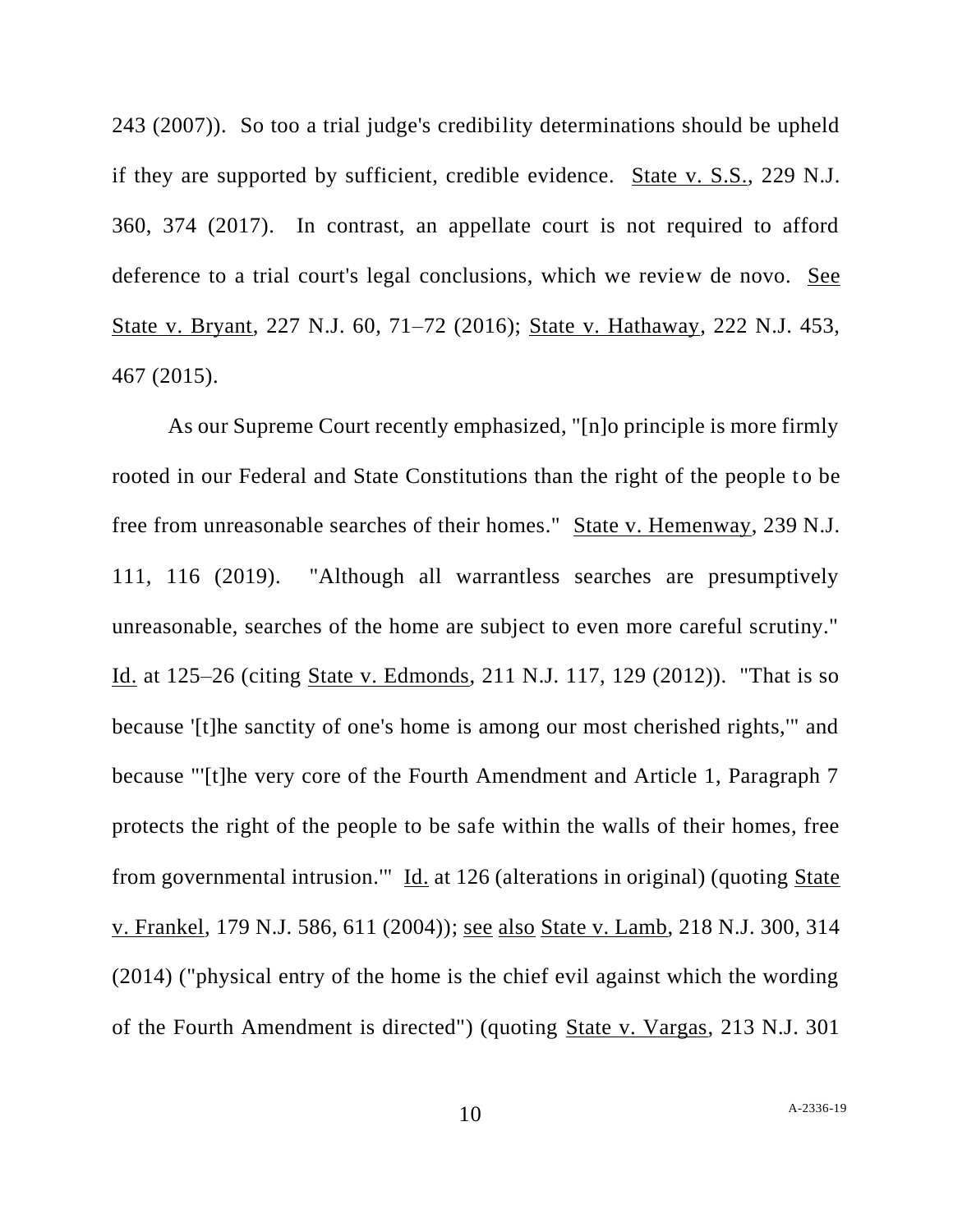(2013)); State v. Evers, 175 N.J. 355, 384 (2003) (stating that privacy interest in a home is "entitled to the highest degree of respect and protection in the framework of our constitutional system"). We add that although the Fourth Amendment protects people, not places, Katz v. United States, 389 U.S. 347, 351 (1967), within the walls of the home, an adult's expectation of privacy is especially protected in his or her bedroom. This is particularly true when, as in this case, the person does not share the bedroom with a co-habitant.

As we have already noted, warrantless searches are presumptively unreasonable. Accordingly, the State bears the burden of proving the validity of a warrantless search. State v. Wright, 221 N.J. 456, 468 (2015). To be valid, a warrantless search must fit into a recognized exception to the warrant requirement. See State v. Watts, 223 N.J. 503, 513 (2015).

### IV.

We first address whether the failure to obtain a warrant was justified by the exigency associated with the alleged domestic violence incident. We agree with the trial court that no exigency existed sufficient to justify the warrantless police entry of the bedroom to retrieve the weapon under the exigent circumstances exception, nor was the entry justified under "community caretaking." See State v. Bogan, 200 N.J. 61, 73–74 (2009). As our Supreme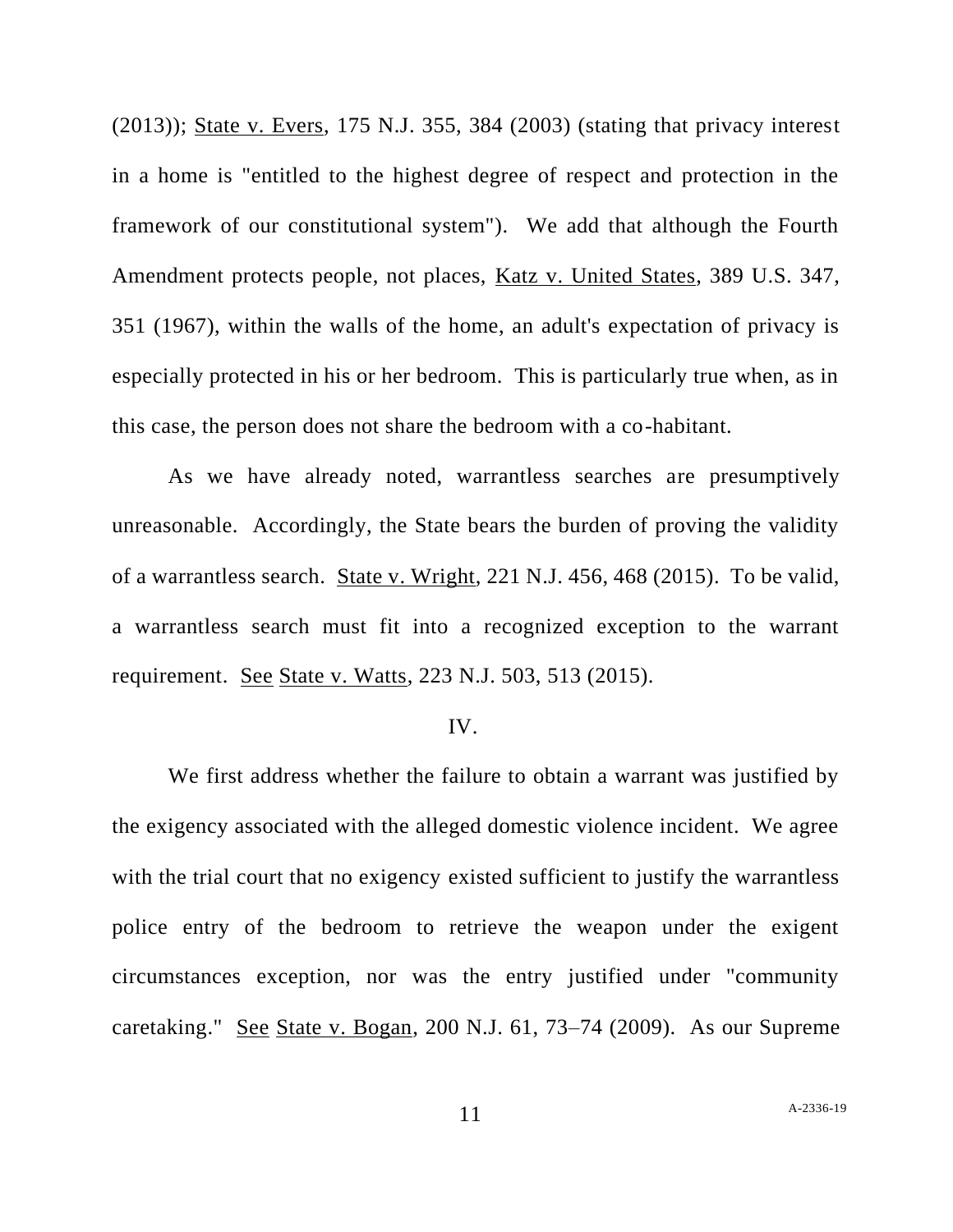Court stressed in State v. Vargas, "[w]e now hold, based on the United States Supreme Court's and this Court's jurisprudence, the community caretaking doctrine is not a justification for the warrantless entry and search of a home in the absence of some form of objectively reasonable emergency." 213 N.J. at 305. We presume this principle applies as well to the warrantless entry and search of a bedroom by an officer who is lawfully in the common area of an apartment. See also Caniglia v. Strom, 593 U.S. \_\_ (2021) (declining to apply the community caretaking doctrine to authorize a warrantless search of a home, noting that "searches of vehicles and homes are constitutionally different").

In this instance, at the moment of the search for and seizure of the shotgun, defendant was detained in the downstairs lobby and thus had no access to the firearm upstairs. He was placed under arrest and was not permitted to return to the apartment. We do not doubt the hidden firearm posed a serious risk to S.S. and other residents of the apartment, including the five-year-old child. However, as Officer Evans candidly acknowledged in his testimony, there was no emergency at the moment the weapon was seized because defendant was detained in the downstairs lobby. Vargas, 213 N.J. at 305.

In these circumstances, nothing prevented the police from securing the bedroom and applying for a warrant based on the information S.S. provided.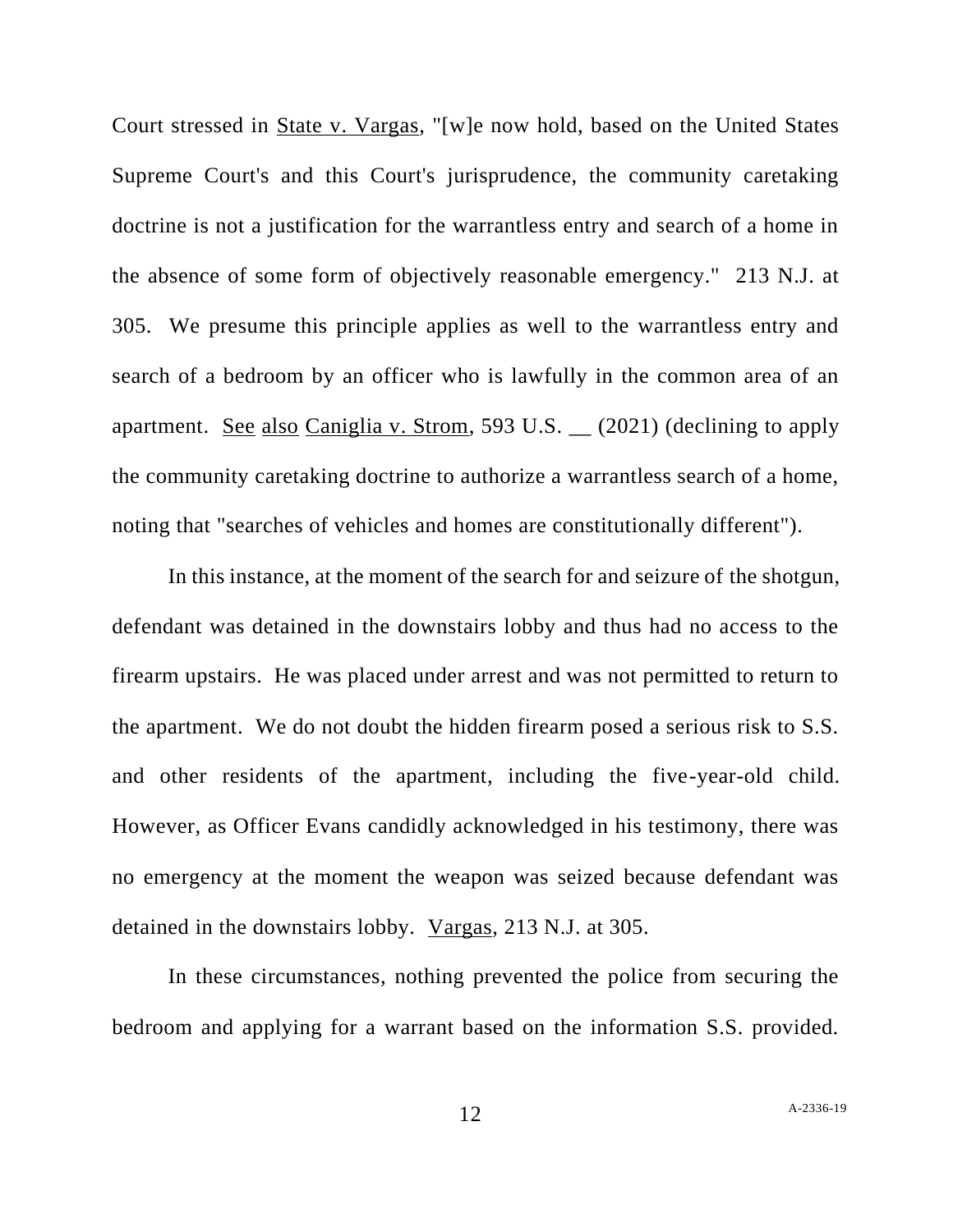Indeed, the PDVA explicitly empowers a judge to issue not only a temporary restraining order (TRO) to protect a victim of domestic violence, but also "to enter an order authorizing the police to search for and seize from the defendant's home, or any other place, weapons that may pose a threat to the victim." Hemenway, 239 N.J. at 116.

#### V.

We next address the trial court's ruling that the police entry into the bedroom and the ensuing search under the mattress were lawful because they were authorized by the PDVA. The PDVA authorizes law enforcement officers with probable cause to believe domestic violence has been committed to "upon observing or learning that a weapon is present on the premises, seize any weapon that the officer reasonable believes would expose the victim to a risk of serious bodily injury." N.J.S.A.  $2C:25-21(d)(1)(b)$ . This includes seizure of a weapon that poses a future harm or heightened risk of injury to the victim. See State v. Perkins, 358 N.J. Super. 151, 160 (App. Div. 2003) (citing State v. Johnson, 352 N.J. Super. 15, 20 (App. Div. 2002)).

We disagree with the trial court, however, that the PDVA authorized a warrantless search for the shotgun. As the Court in Hemenway made clear, the statutory framework for protecting domestic violence victims does not supplant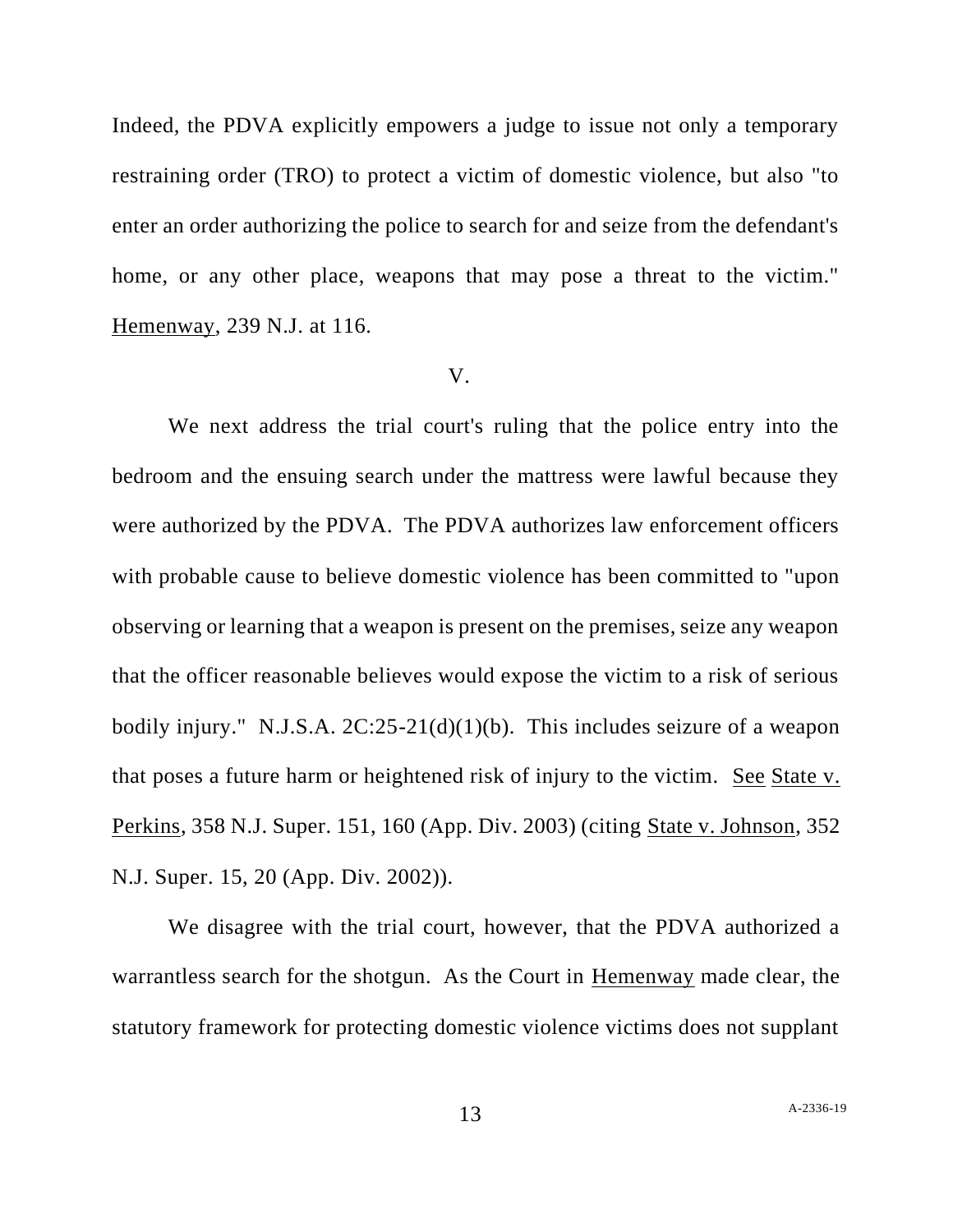the need for police to comply with the Fourth Amendment and Article I, par. 7 of the New Jersey Constitution. 239 N.J. at 131–32. In Hemenway, the Court examined the validity of a warrant that had been issued under the PDVA based on the statutory standard of "reasonable cause" rather than the more stringent Fourth Amendment standard of "probable cause." The Court recognized "[t]hat constitutional commandment compels the police to secure a warrant based on probable cause before entering and searching a home, unless exigent circumstances justify suspending the warrant requirement. All statutes must conform to that fundamental constitutional principle." Id. at 116 (emphasis added). Although the Court was focused chiefly on the difference between "reasonable cause" and "probable cause," we read the highlighted portion of the Court's admonition to reaffirm that the warrant requirement—not just the probable cause standard of proof—applies to searches and seizures conducted by police in the course of domestic violence investigations. The constitutional commandment of the warrant requirement cannot be circumvented, in other words, simply because the object of the search is a firearm subject to seizure under the PDVA.

In State v. Younger, we addressed "the scope of the search that the law enforcement officer may undertake in order to find the weapon that the victim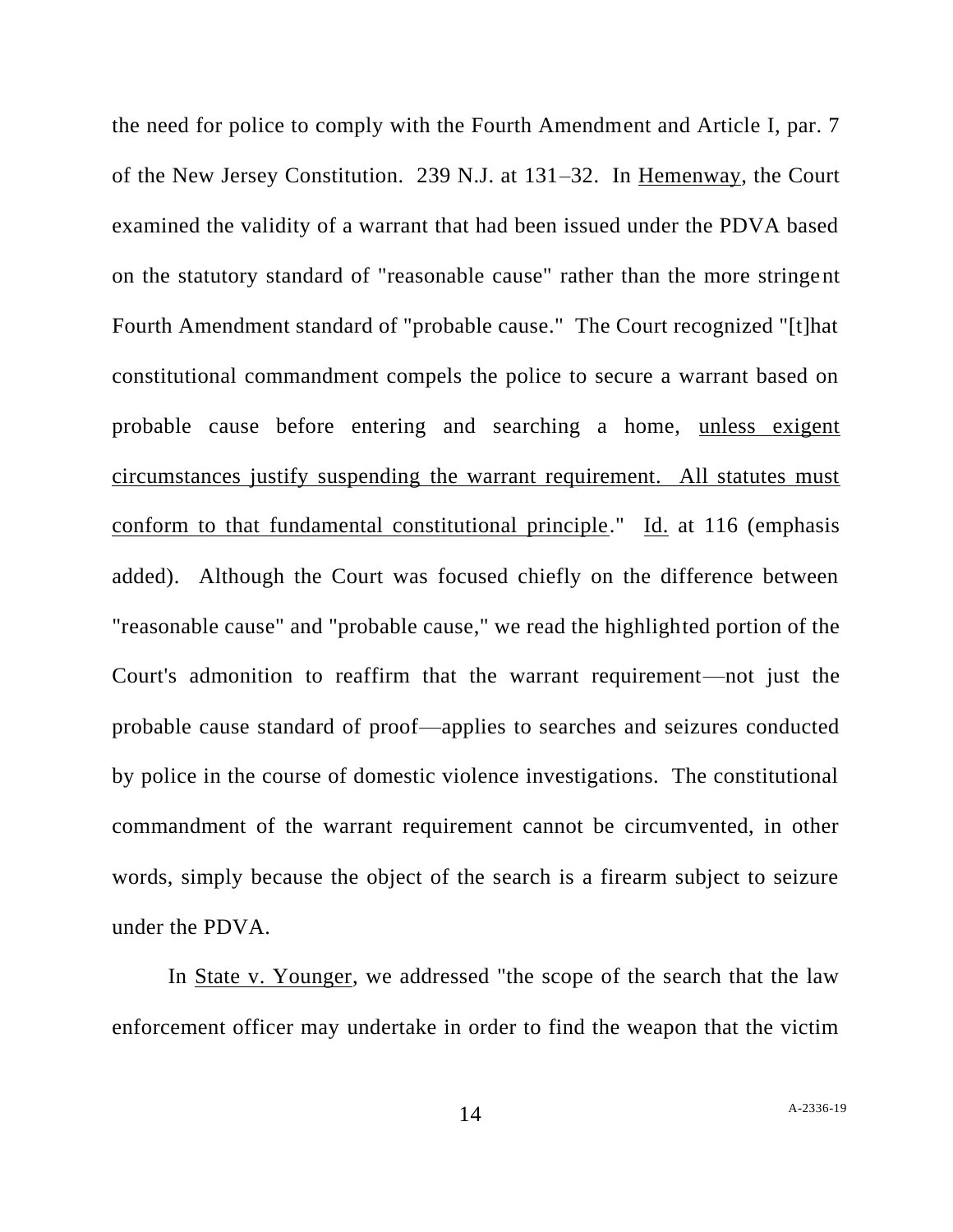of domestic violence reports to have been in the possession of the person committing the act." 305 N.J. Super. 250, 253 (App. Div. 1997). We recognized there are constitutional limitations on the authority of police to conduct a search for weapons as part of a domestic violence investigation. Consistent with the principle later confirmed in Hemenway, we held this authority "must be construed consistently with both the federal and the state Constitutions." Id. at 258.

As the Court in Hemenway stressed, "[c]ombatting domestic violence is an important societal and legislative goal." 239 N.J. at 117. However, "the beneficent goal of protecting domestic violence victims must be accomplished while abiding by well-established constitutional norms." Ibid. In this instance, police unquestionably had ample probable cause to believe that a firearm subject to seizure under the PDVA was concealed under defendant's mattress. This probable cause would certainly have supported a warrant application, but it is no substitute for a warrant issued by a neutral and detached judicial officer. Accordingly, the police entry into defendant's bedroom to look for and secure the weapon was lawful only if the State establishes by a preponderance of the evidence that an exception to the warrant requirement applies. We have already rejected the State's argument—as did the trial court—that the entry and search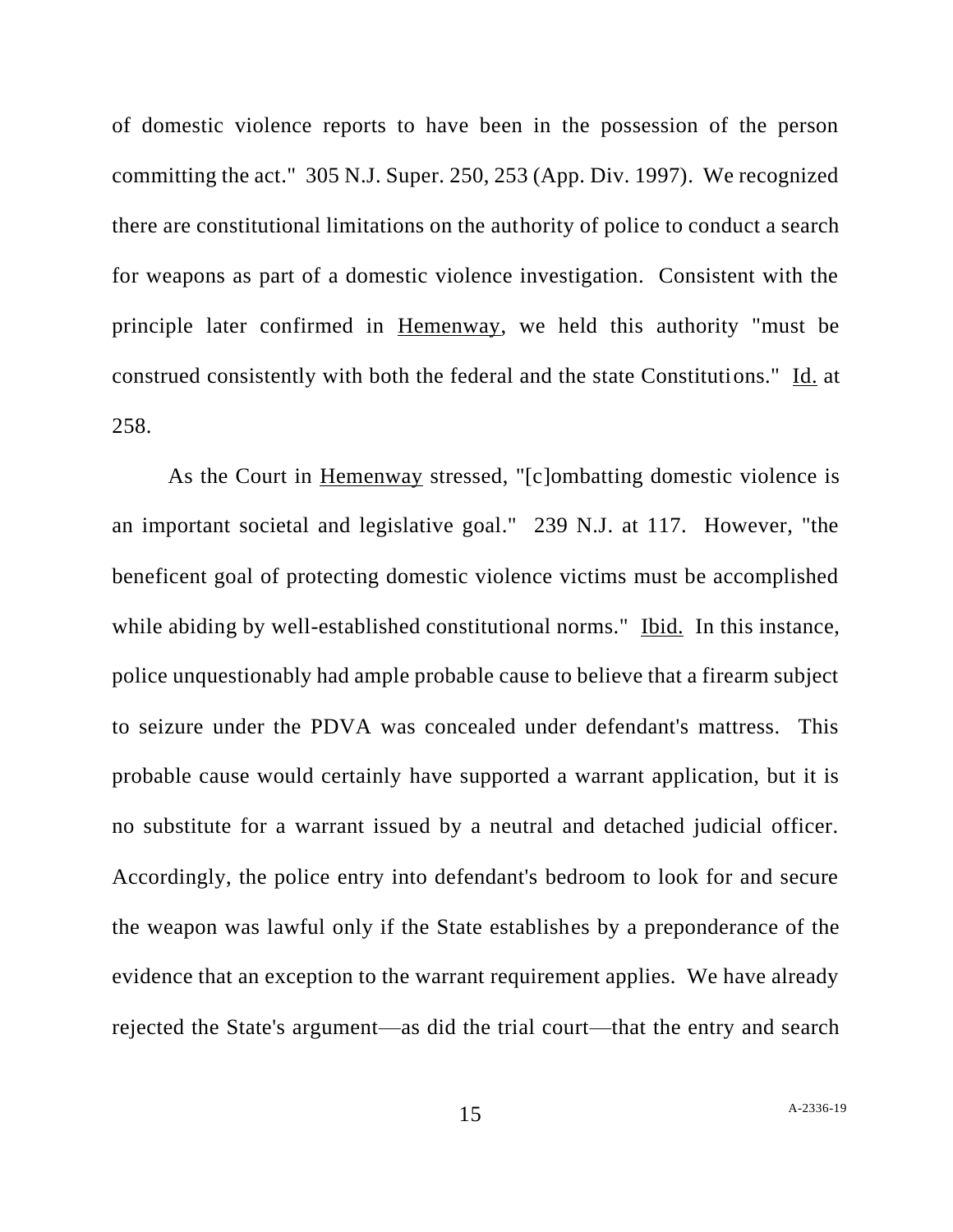of the bedroom was justified by exigent circumstances or under the community caretaking doctrine. We next address whether police acted lawfully under the consent doctrine and the so-called apparent authority doctrine.

## VI.

Consent is a well-recognized exception to the warrant requirement. See State v. Domicz, 188 N.J. 285, 305 (2006) ("A search conducted pursuant to consent is a well-established exception to the constitutional requirement that police first secure a warrant based on probable cause before executing a search of a home."). It also is well-established that consent need not come from a defendant to be valid but may also come from a third party. State v. Lamb, 218 N.J. 300, 315–16 (2014). For example, "[a] co-habitant who possesses common authority over or has a sufficient relationship to the premises or effects sought to be inspected may voluntarily consent to a lawful search." Id. at 315 (citing United States v. Matlock, 415 U.S. 164, 171 (1974)).

In Matlock, the United States Supreme Court noted that common authority to consent to a police search

> rests . . . on mutual use of the property by persons generally having joint access or control for most purposes, so that it is reasonable to recognize that any of the co-habitants has the right to permit the inspection in his own right and that the others have assumed the risk.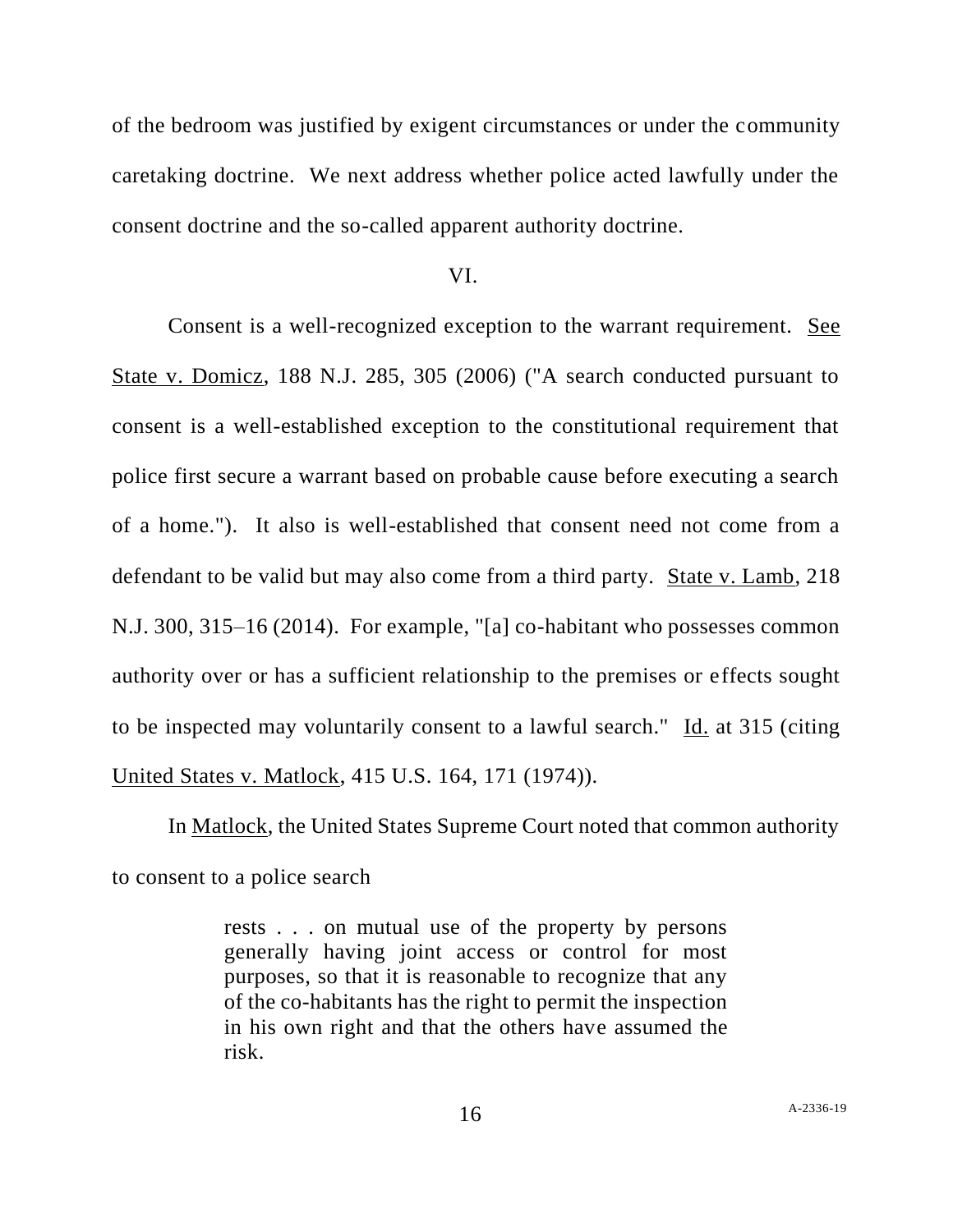[Id. at 171 n.7.]

See also Fernandez v. California, 571 U.S. 292, 298–300 (2014); Illinois v. Rodriguez, 497 U.S. 177, 181 (1990).

There are, of course, limitations on the authority of a third party to grant consent. For example, "a third party's consent is invalid with respect to property within the exclusive use and control of another." State v. Suazo, 133 N.J. 315, 320 (1993) (citing United States v. Poole, 307 F. Supp. 1185, 1189 (E.D. La. 1969)).

In State v. Cushing, our Supreme Court addressed the validity of a third party's consent to search an adult household member's bedroom. 226 N.J. 187 (2016). Although the facts in Cushing are quite different from the facts in the case before us, the Court's opinion sets out the foundational principles that guide our analysis. The Court explained that "[t]hird parties derive authority from common and joint use of space. That requirement calls for careful scrutiny when applied to parties who are not the homeowners yet are purporting to authorize consent to search the bedroom of an adult in the home in which he [or she] resides." Id. at 202–03.

The Court emphasized that ultimately, the "[a]uthority to consent to search a particular area of a home turns on common usage[.]" Id. at 201 (emphasis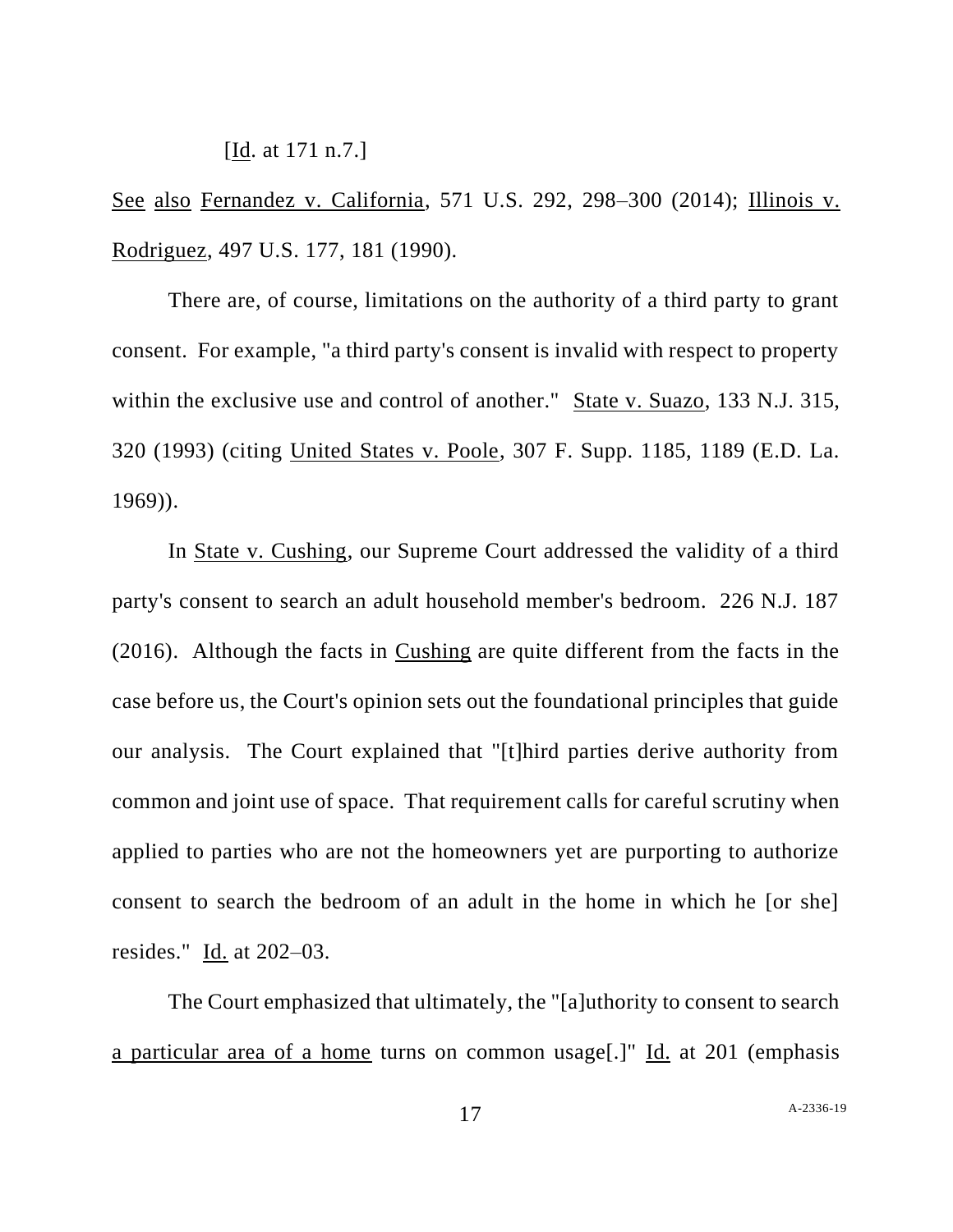added). Accordingly, a third party who lives in an apartment does not necessarily have authority to consent to all locations within that apartment. As one well-respected commentator explains:

> Certainly the notion that persons sharing premises generally might nonetheless maintain certain mutually exclusive zones of privacy is a sound one, and is totally consistent with the underlying rationale of Matlock. Whether stated in terms of the right of each co-habitant to grant consent "in his [or her] own right" or of the risk assumed by each in this regard, it is necessary to consider the consenting party's authority over the particular area searched.

> [4 Wayne R. LaFave, Search and Seizure: A Treatise on the Fourth Amendment, § 8.3(f) (6th ed. 2020).]

Furthermore, even if a third party does not have actual authority<sup>4</sup> to

consent to search a particular area of a home, "an officer may, depending on the

<sup>&</sup>lt;sup>4</sup> We note that in this case, the gravamen of the State's argument is that S.S. had apparent authority, not actual authority, to consent to a search of defendant's bedroom. Notably, the State did not call S.S. as a witness at the suppression hearing but instead relied on the testimony of Officer Evans. Nor does the record indicate that the State investigated further after the seizure to supplement the information concerning S.S.'s access to and common usage of defendant's bedroom. Rather, the State at the suppression hearing relied solely on the information that was known to Officer Evans at the time of the entry, search, and seizure. In view of the comparatively sparse record created at the suppression hearing, the State clearly did not prove that S.S. had actual authority to consent to the search. We therefore focus on whether Officer Evans reasonably believed S.S. had apparent authority to grant consent based on the information he learned prior to entering defendant's bedroom.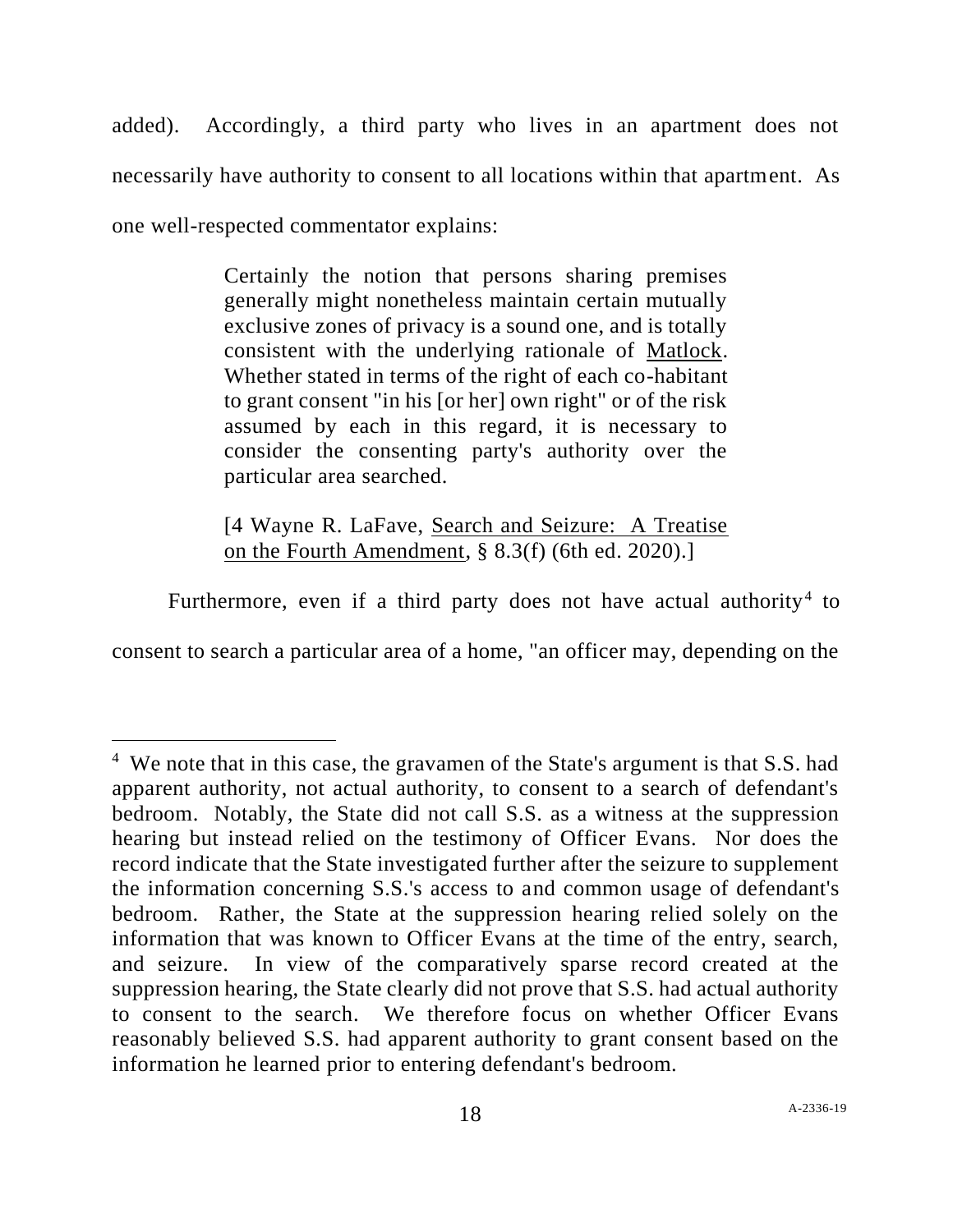circumstances, rely on the apparent authority of a person consenting to a search." Cushing, 226 N.J. at 199. "Apparent authority arises when a third party (1) does not possess actual authority to consent but appears to have such authority and (2) the law enforcement officer reasonably relied, from an objective perspective, on that appearance of authority." Id. at 199–200 (citing Rodriguez, 497 U.S. at 185–89). "[E]vidence seized during such a search need not be suppressed . . . if the 'officer's belief that the third party had the authority to consent was objectively reasonable in view of the facts and circumstances known at the time of the search.'" Id. at 200 (quoting State v. Coles, 218 N.J. 322, 340 (2014)). Accordingly, "if a law-enforcement officer at the time of the search erroneously, but reasonably, believed that a third party possessed common authority over the property to be searched, a warrantless search based on that third party's consent is permissible under the Fourth Amendment." Suazo, 133 N.J. at 320 (citing Rodriguez, 497 U.S. at 186).

Importantly for purposes of this appeal, the Court in Cushing cautioned that in some circumstances, an officer may be alerted to the possibility that a defendant maintains exclusive control over the domain of his or her bedroom. 226 N.J. at 203. When that occurs, an officer is required to ascertain additional information before his or her reliance on a third party's consent will be deemed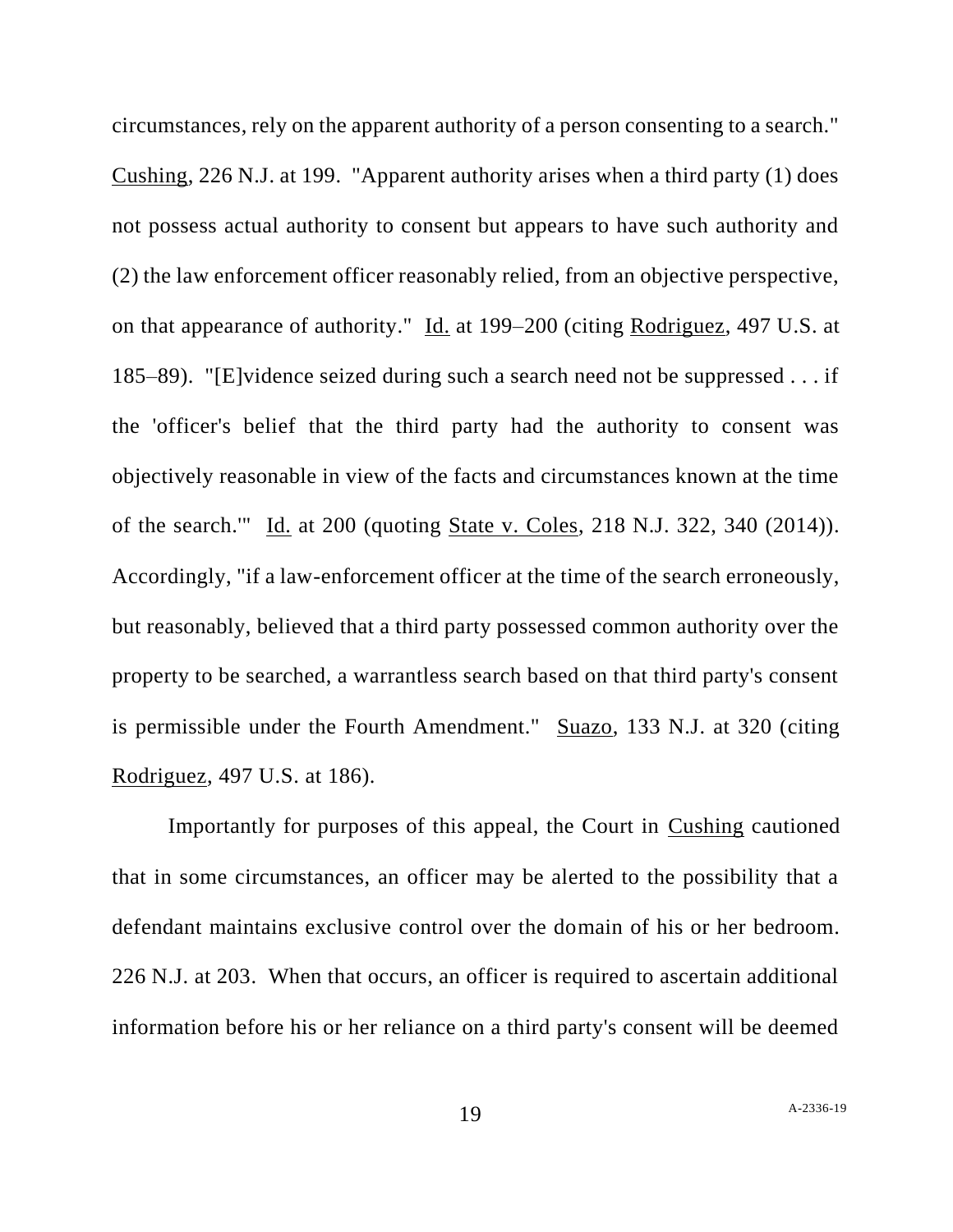to be objectively reasonable. Ibid. In Cushing, for example, the person who gave consent told the officer that she neither lived at the house nor owned it. Ibid. "At that point," the Court held, the officer "needed to establish a greater base of information than he did before following [the consenting third party] up the stairs and into defendant's bedroom." Ibid. In other words, the officer "was obliged to ascertain information about the use of, and access to, defendant's bedroom." Ibid. The Cushing Court further remarked that, "[t]he record ha[d] holes, which inure<sup>[d]</sup> to the detriment of the State, for it is the State that bears the burden of proving the objective reasonableness of this warrantless search." Id. at 204.

In Rodriguez, the United States Supreme Court emphasized that its acceptance of the so-called apparent authority doctrine

> does not suggest that law enforcement officers may always accept a person's invitation to enter premises. Even when the invitation is accompanied by an explicit assertion that the person lives there, the surrounding circumstances could conceivably be such that a reasonable person would doubt its truth and not act upon it without further inquiry.

[497 U.S. at 188.]

We now apply these general principles to the limited facts adduced by the State at the suppression hearing to determine whether it was objectively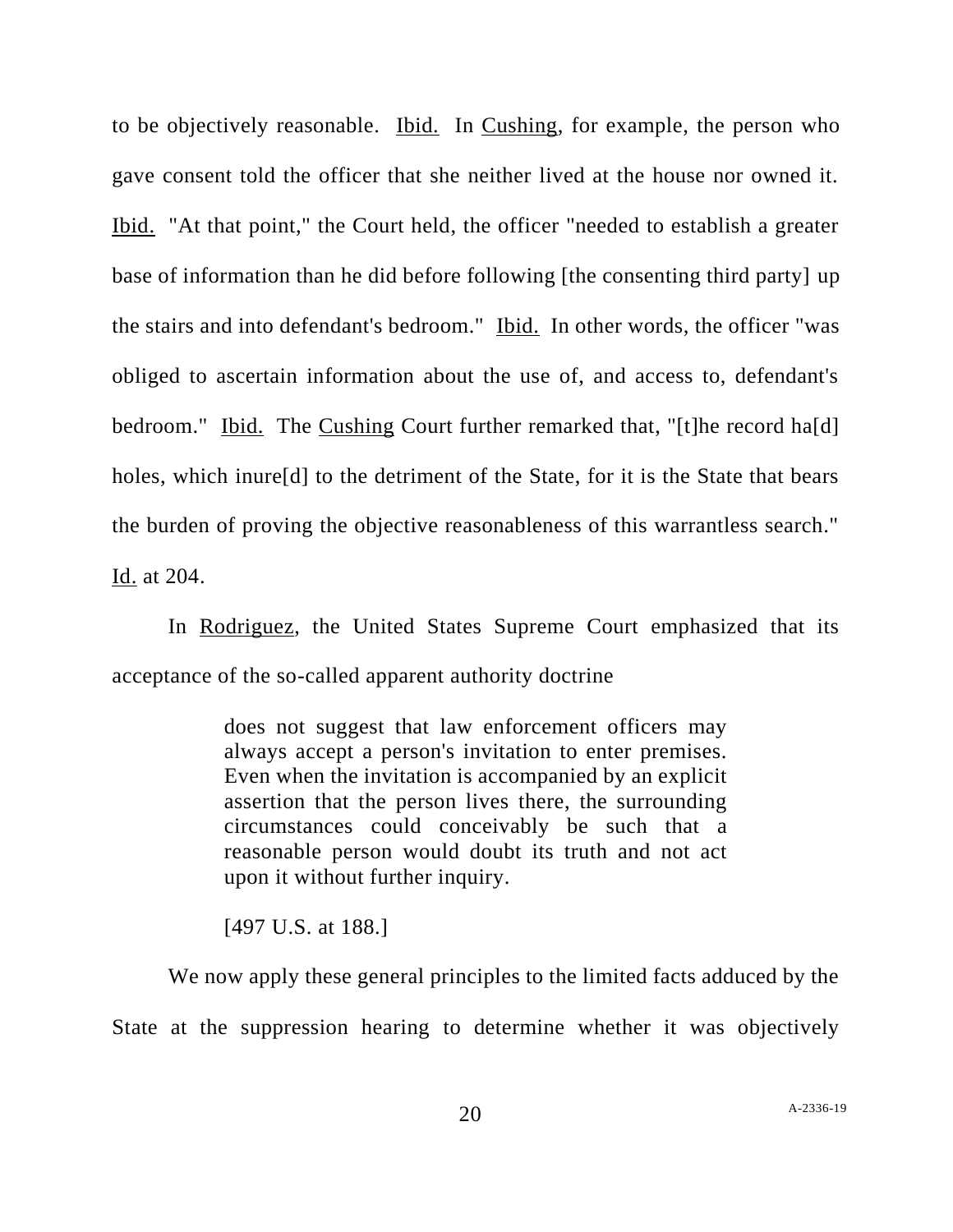reasonable for Officer Evans to believe that S.S. possessed common authority over defendant's bedroom and mattress and thus had apparent authority to consent to the entry and search. There is no doubt that the officer reasonably believed that S.S. resided in the apartment, having learned that she recently moved there from Philadelphia so that she could co-parent her five-year-old child with defendant. The trial judge determined in this regard that the officer "had no reason to question whether S.S. had a lawful right to be in the apartment." While that is unquestionably true, the more focused question we must address is whether S.S. had lawful access to and common authority over defendant's bedroom. As we have noted, our Supreme Court in Cushing did not assume that a co-habitant automatically has authority to consent to every nook and cranny of a home. Rather, the State must establish that the person giving consent had actual or at least apparent authority over the particular area of the home that was searched. 226 N.J. at 201. That authority "turns on common usage" of that particular area within the home. Ibid.

In this instance, Officer Evans knew that S.S. and defendant slept in separate bedrooms. The trial court determined that "[w]hile defendant may have been the only one who slept in the bedroom where the gun was located, the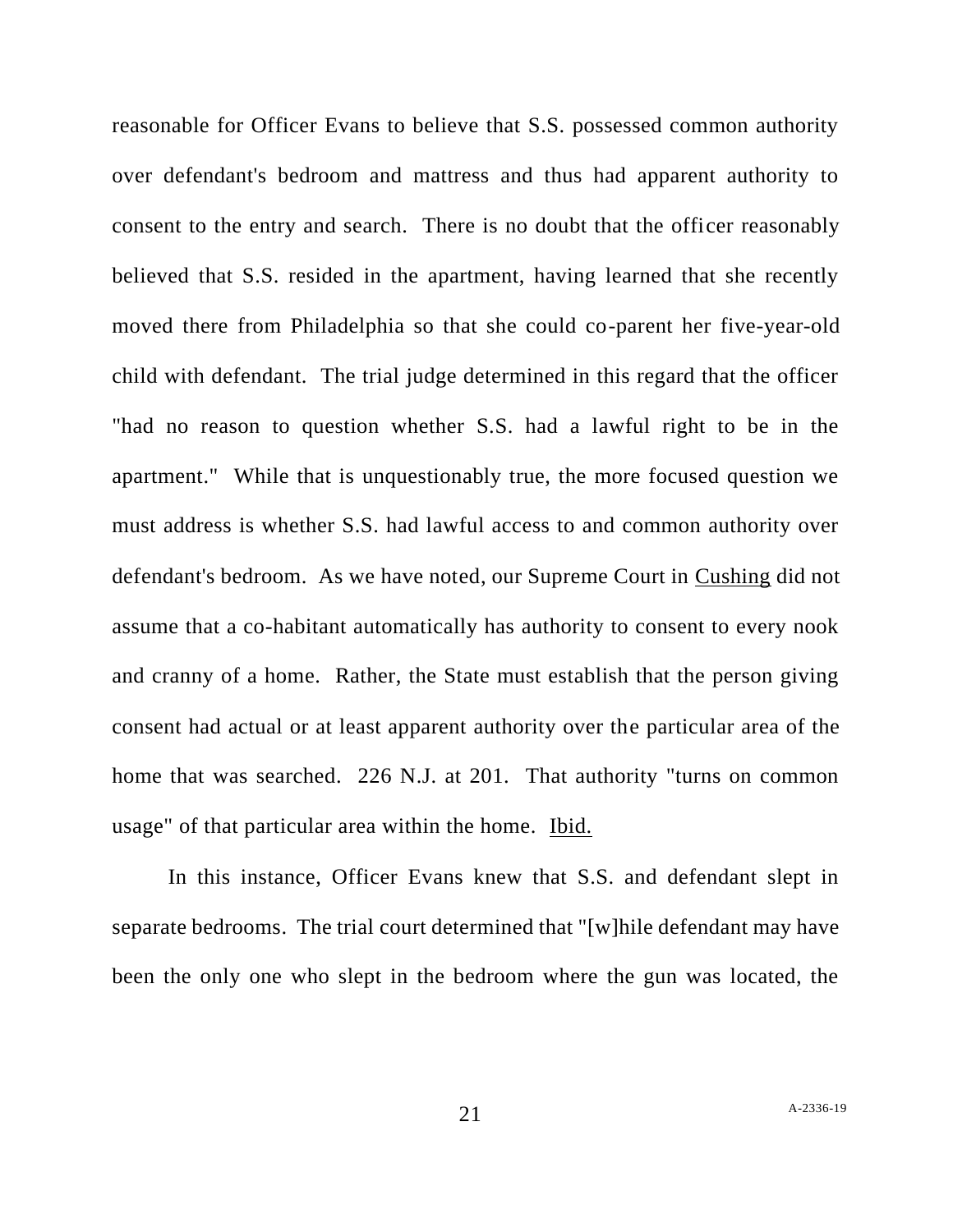bedroom door was not locked when the officers arrived, and there were no other restrictions to access the room."<sup>5</sup>

We agree that an open door is a relevant detail when inferring whether residents of the apartment could enter defendant's bedroom at will. However, an open door is not dispositive on the question of access to and common usage of defendant's bedroom. The record does not indicate whether defendant left the door open, or whether S.S. opened it in anticipation of inviting the police to take custody of the shotgun as per her request to the 9-1-1 dispatcher and to Officer Evans upon his arrival.<sup>6</sup> In the absence of clarifying facts, we are reluctant to hold that defendant either permitted or assumed the risk of unrestricted entry to his room simply because he failed to secure the room under lock and key.

<sup>&</sup>lt;sup>5</sup> We note that the record does not indicate whether there was a lock on the bedroom door. We gather from the transcript of the suppression hearing only that the door was already open when Officer Evans approached the room while he was accompanied by S.S. We presume the trial court's finding that "there were no other restrictions to access the room" refers only to physical barriers, since there was no testimony concerning whether defendant imposed and enforced a house rule restricting other residents from entering his bedroom without his permission.

<sup>&</sup>lt;sup>6</sup> In Cushing, the officer "did not even know whether defendant's bedroom door was open or whether [the third-party consenter] opened it in order to enter it, either the first time or when he followed her in." 226 N.J. at 204.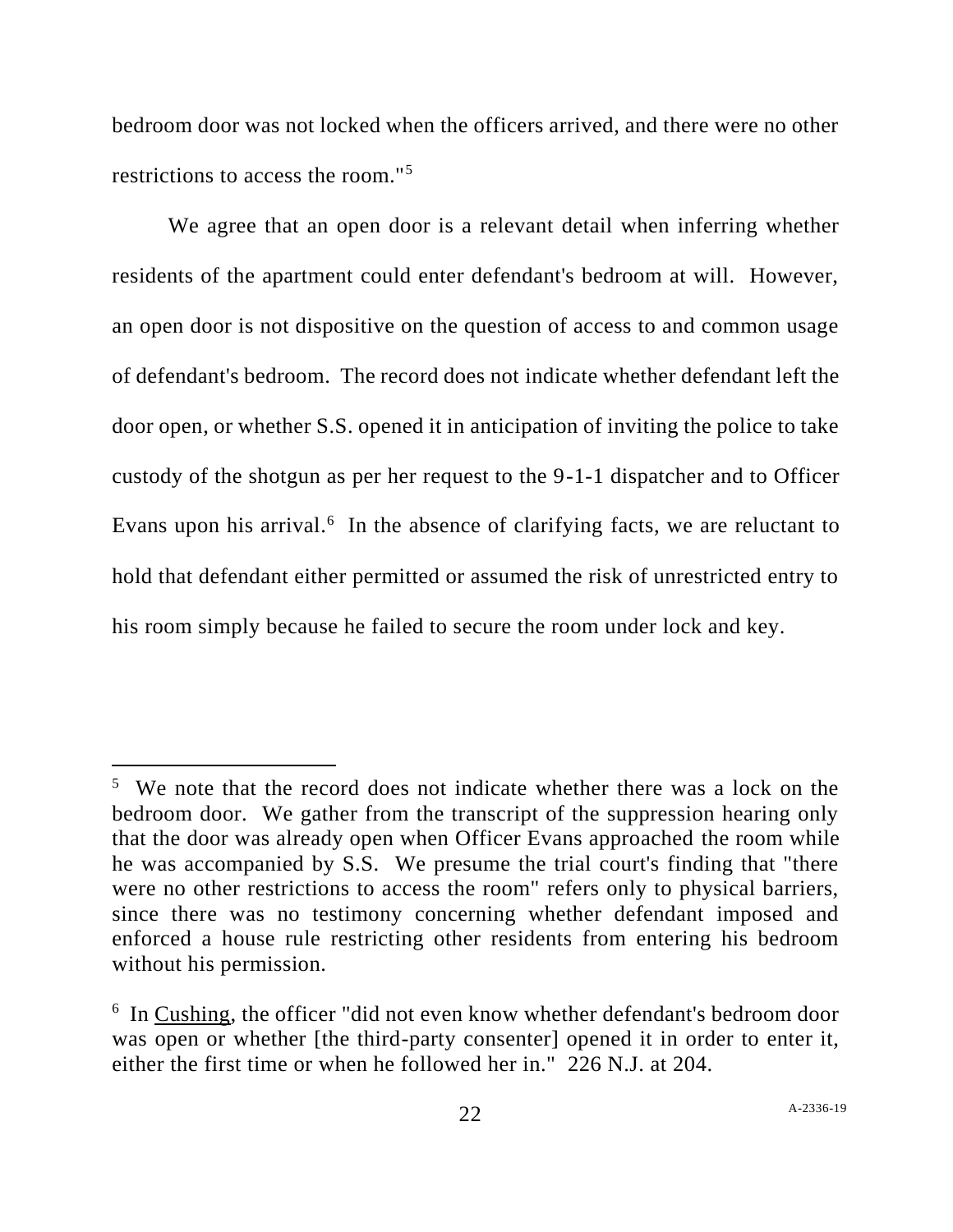The trial court also relied on the facts that S.S. knew that the shotgun was concealed under the mattress and that her daughter knew where inside the bedroom defendant stored shotgun shells. While these facts clearly demonstrate that S.S. and her daughter had been inside the room, it is unclear whether they were privileged to enter defendant's room when he was not present—much less whether they exercised any type of common usage or authority. Their familiarity with the location of the weapon and ammunition might as easily be explained by a prior surreptitious entry and private search. The State presented no evidence concerning the house rules, for lack of a better characterization, regarding access to and use of defendant's bedroom by other apartment residents. We are skeptical, moreover, that an adult male would allow an unrelated teenage girl unfettered access to his bedroom dresser drawers. We also are reluctant to hold that defendant assumed the risk of such intrusion by sharing an apartment with S.S. and her daughter.

Once he was informed that S.S. slept in her own bedroom and not in defendant's bedroom, Officer Evans "needed to establish a greater base of information" about S.S.'s access to and usage of defendant's bedroom before following her into that room. Cushing, 226 N.J. at 203. We believe the record in this case is most notable for what it does not include. No evidence was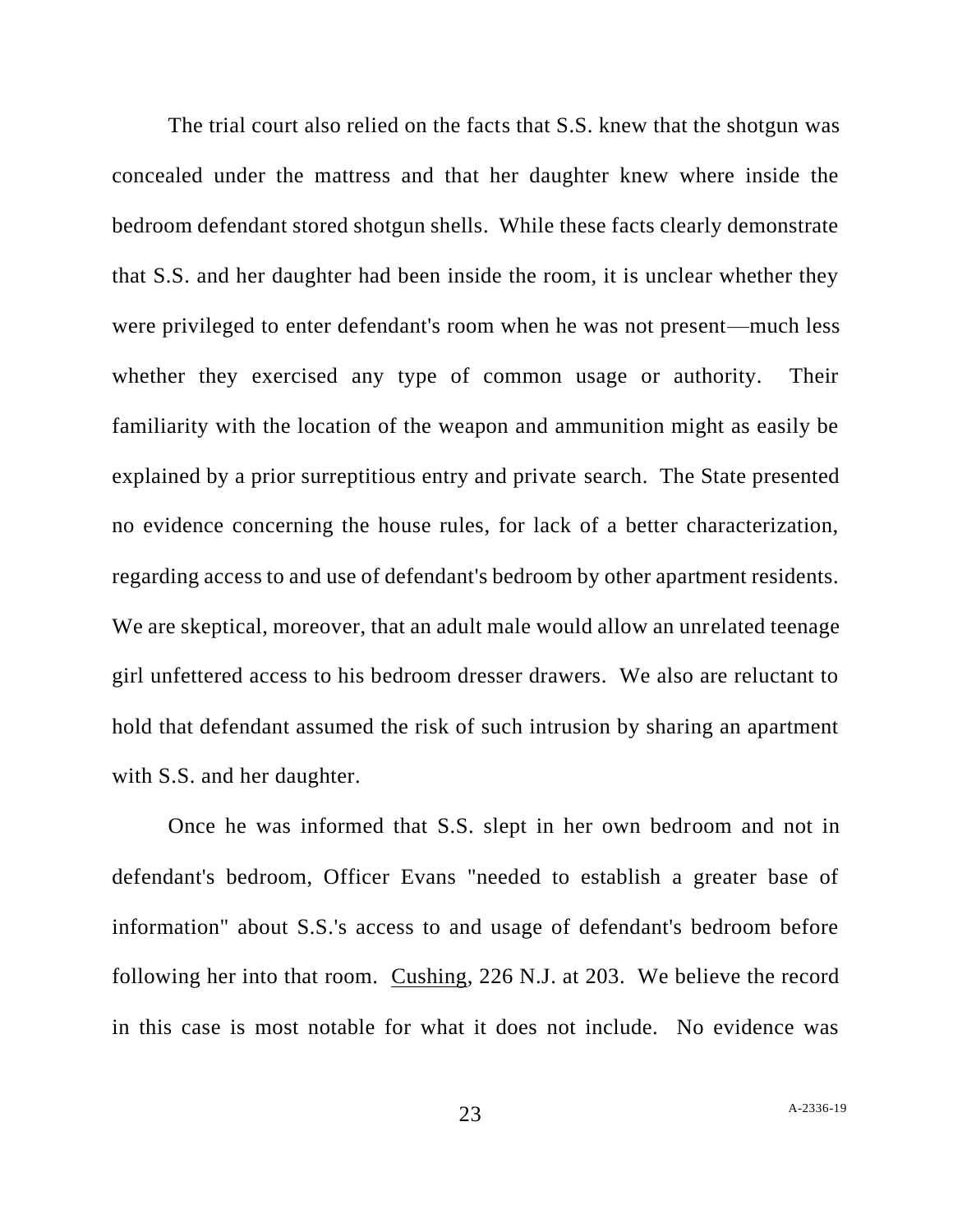presented concerning whether S.S. and defendant had resumed a romantic relationship.<sup>7</sup> The State thus presented no evidence that defendant and S.S. shared his bedroom and bed for sexual liaisons. There also is no evidence in the record concerning whether defendant typically kept his bedroom door open or closed. Nor is there any indication that S.S. kept personal belongings in the room or that she had any other reason to regularly enter or use defendant's bedroom. Rather, as we have noted, the inference drawn by the trial court that S.S. had access and common authority rests on the fact the door to the bedroom was open when Officer Evans arrived, and that S.S. and her daughter knew where the shotgun and ammunition were concealed.

We stress that Officer Evans never asked S.S. directly how S.S. knew of the shotgun under defendant's mattress, or whether defendant allowed her to enter the room, look under the mattress, and inspect the contents of his dresser drawers when he was not present. Nor did the State at the suppression hearing introduce evidence learned after the search that pertain to S.S.'s access to and common usage of the room. See supra note 4 (noting that the State did not establish that S.S. had actual authority to consent to a search of defendant's bedroom).

<sup>&</sup>lt;sup>7</sup> We note that defendant in his brief refers to S.S. as a "former girlfriend."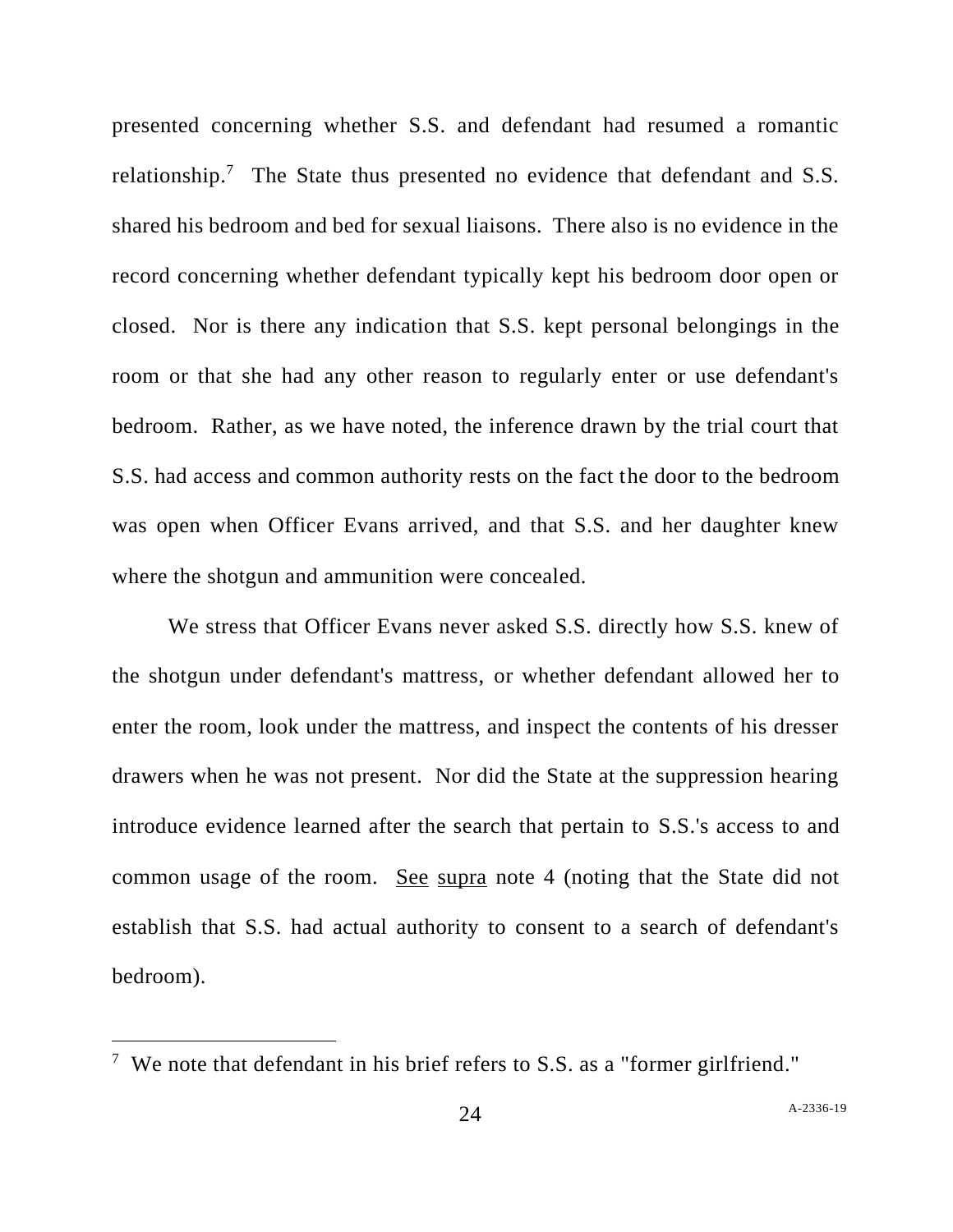The point simply is that in this case, as in Cushing, there are "holes" in the record that, given the burden of proof, inure to the detriment of the State's apparent authority argument. See Cushing, 226 N.J. at 204. We also deem it significant that Officer Evans on cross-examination candidly acknowledged his belief that only defendant had access to his bedroom.<sup>8</sup>

We recognize the test of reasonableness that is used in applying the apparent authority doctrine is measured from an objective perspective, not a subjective one. Id. at 200. Even so, the State is hard-pressed to show that a reasonable officer would have believed that S.S. exercised common usage and authority over defendant's bedroom when the officer in this case believed that only defendant had access to it.

We emphasize that in reaching our conclusion, we do not question the officer's good faith when interacting with S.S. and acceding to her request to

<sup>&</sup>lt;sup>8</sup> The officer's answer must be viewed in the context of counsel's question relating to why S.S. was not charged with joint and constructive possession of the shotgun. Cf. State v. McCoy, 116 N.J. 293, 299 (1989) ("'[p]ossession signifies intentional control and dominion, the ability to affect physically and care for the item during a span of time.'") (alteration in original) (quoting State v. Brown, 80 N.J. 587, 597 (1979)). The fact that Officer Evans apparently believed that S.S. did not exercise control of the shotgun for criminal law purposes does not support—indeed, if anything, undermines—the State's argument that for Fourth Amendment purposes, she reasonably appeared to exercise common usage of and authority over the area where the weapon was concealed.